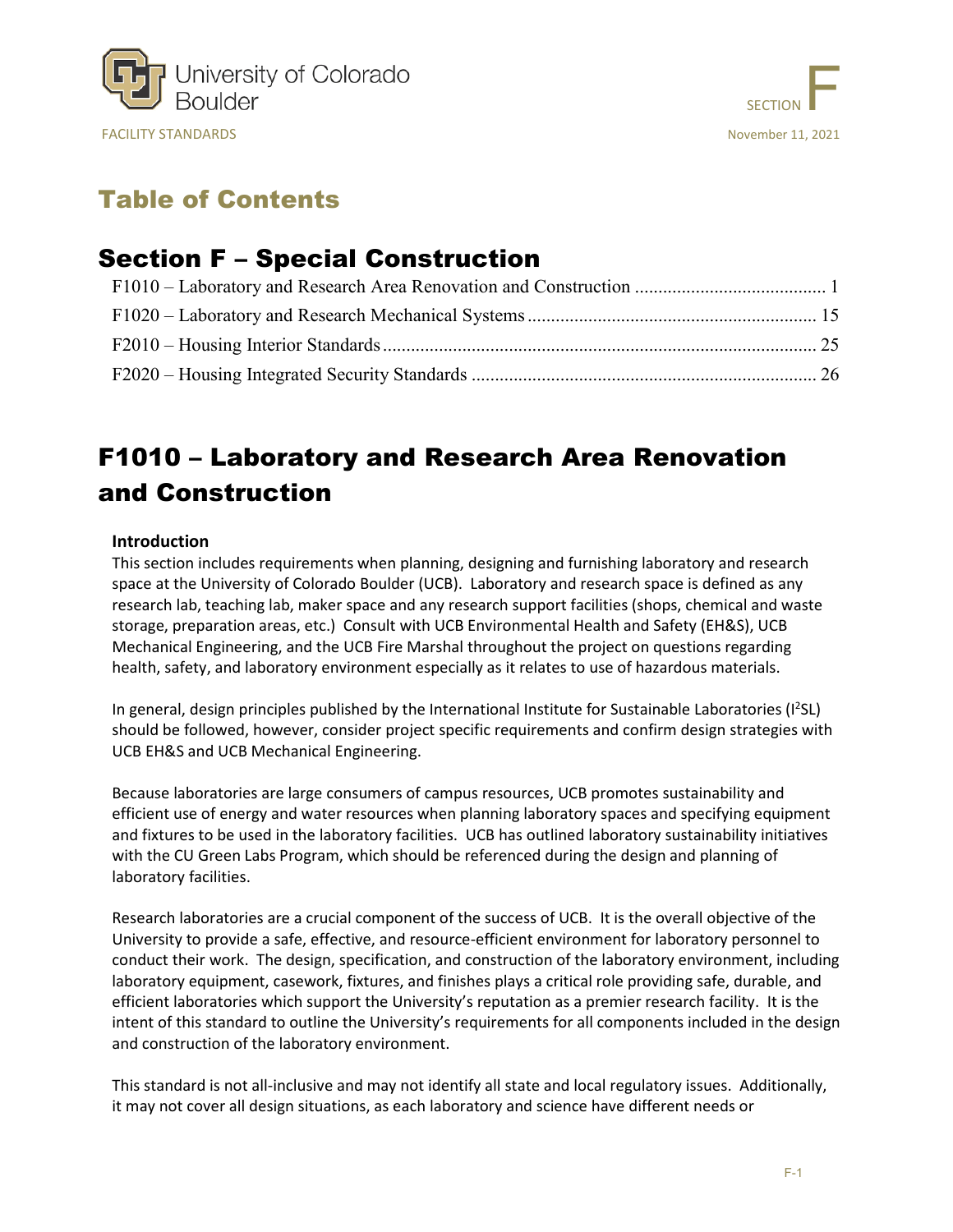



requirements that need specific analysis. Identify and discuss laboratory use and potential health and safety hazards with the appropriate department or UCB representatives during the design process. The design of the laboratory is a result of the analysis of laboratory use and chemicals that will be present. All criteria must be identified and carefully evaluated during the design process and protective measures incorporated into the design.

Although the design consultant may be engaged directly by a UCB Project Manager (PM) or User/Scientist to develop conceptual planning for a potential lab project, it is imperative that the design consultant meet with the UCB PM, UCB Campus Planning, UCB Fire Marshal, UCB Facilities Group, UCB EH&S, UCB Mechanical Engineering and User/Scientist prior to preparing any design documents. This meeting is intended to define project expectations regarding space allocation, existing building systems and equipment, and coordination with any other current renovation work in the particular building.

Coordinate requirements within this section with **Facility Standard F1020** for the complete laboratory design requirements.

#### **UCB Requirements**

- 1. General Design:
	- a. Reference Standard: Comply with applicable standards published by the Scientific Equipment & Furniture Association (SEFA) except where more detailed or more stringent requirements are indicated, including the recommendations of equipment manufacturers.
		- 1) Performance ratings, testing requirements, structural performances, chemical resistance of equipment and cabinetry
		- 2) Provide appropriate certification that all selected finishes comply with SEFA 8 standards for chemical and physical resistance.
	- b. Comply with other national standards as applicable including but not limited to NFPA, CDC (Center for Disease Control), NIH (National Institute of Health), UL (Underwriter's Laboratory), OSHA (Occupational Safety and Health Administration), and OLAW (Office of Laboratory Animal Welfare).
	- c. It is the responsibility of the design team to involve applicable subject matter experts during the design process to determine needs specific to the laboratory or research area (e.g., hazardous exhaust, laboratory fume hoods, biological safety cabinets, radiation shielding, hazardous materials storage and waste areas, etc.).
	- d. Obtain a complete list of the proposed processes, equipment, chemicals, biological and radiological materials, nanomaterials and gases to be used and stored in the lab or research area. The hazardous materials list should include the total quantities anticipated to be "in use" for proposed processes, as well as amounts in storage.
		- 1) Provide a chemical inventory list for all labs on the design drawings.
	- e. There are extensive requirements for laboratory move-outs, which must be followed prior to commencement of remodeling or renovation of existing spaces. Refer to the UCB "EH&S Guide for Laboratory Moves" and reference the current version of ANSI Z9.11 "Laboratory Decommissioning".
	- f. Relocation of laboratory fume hoods and installation of new hoods to existing spaces requires HVAC rebalancing. Fume hoods that are relocated must be recertified and pass a current ASHRAE 110 test (see **Laboratory Commissioning** below).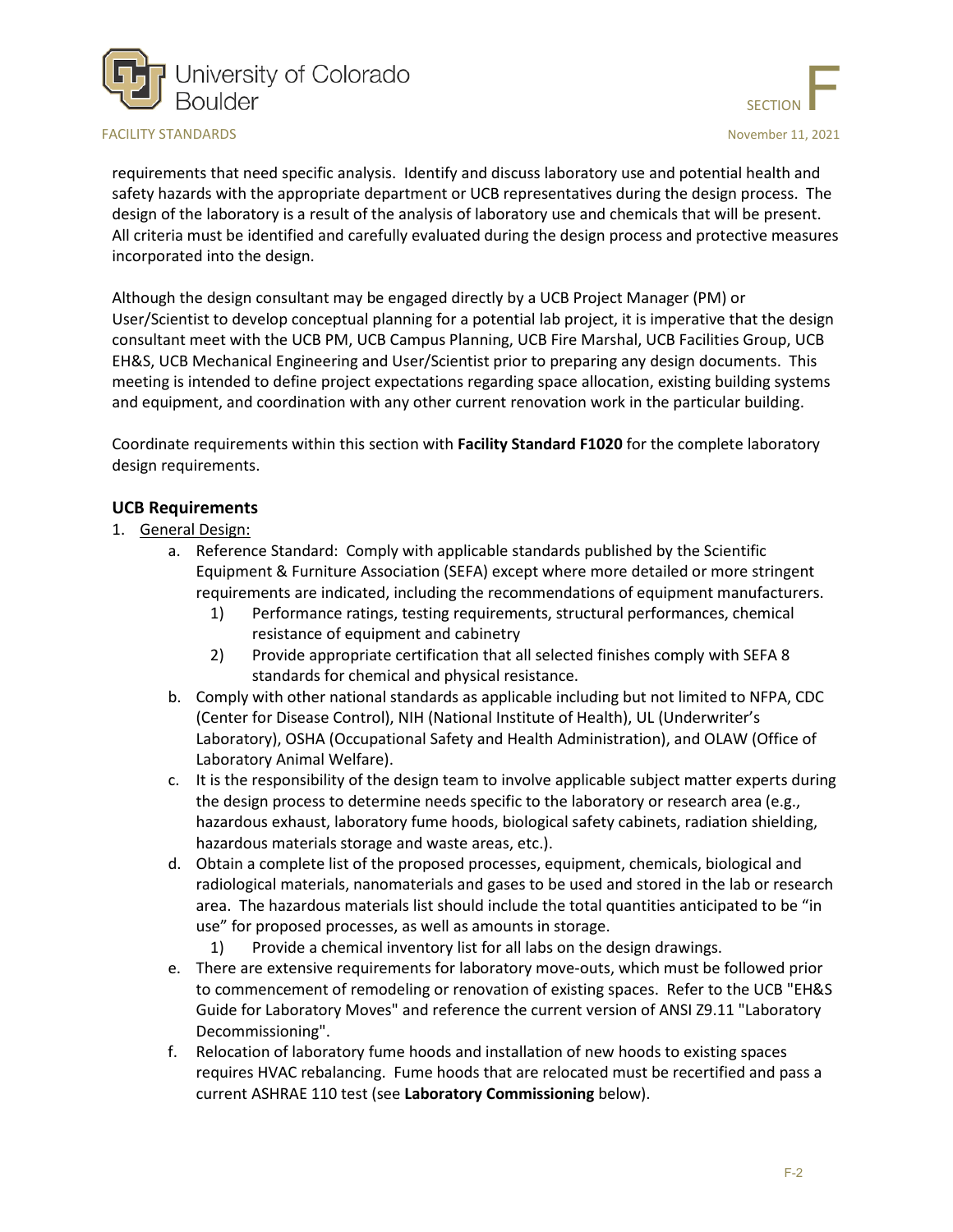



#### 2. Laboratory Commissioning:

- a. During the design phase, develop a commissioning plan for each new or renovated laboratory/research area. Include the following:
	- 1) Written procedures to verify or validate the proper operation of the entire ventilation system including but not limited to general ventilation and hazardous or specialty exhaust subsystems.
	- 2) Design documents identifying equipment and other building systems integral to the laboratory or research area, including but not limited to autoclaves, cage washers, ventilated cages or racks, humidification or fogging systems, exhaust ducting, washdown functionality of perchloric acid hoods, toxic gas or oxygen monitoring systems. Include the following in the documentation:
		- i. Final laboratory and system design drawings.
		- ii. Design flow specifications for all components of ventilation system, including designed capture velocity for specialty local exhaust ventilation systems.
		- iii. Copy of the test and balance report for ventilation system.
		- iv. Documentation of current ASHRAE 110 compliance from manufacturer for laboratory fume hoods and vented biosafety cabinets prior to install.
		- v. Tracking system to list deficiencies uncovered and corrective actions
	- 3) Test laboratory fume hoods to confirm compliance with the current ASHRAE 110 test on-site within one year of installation.
		- i. UCB EH&S may temporarily certify that hoods are safe for use until the ASHRAE 110 test can be scheduled (for example during limited lab remodeling projects). Larger projects and new construction are expected to perform the ASHRAE 110 test on all hoods before they can be used.
		- ii. Fume hood flow alarms must be calibrated to alarm at  $+/-10\%$  of designed capture velocity.
	- 4) Prior to use, certify BSCs by an independent contractor that specializes in the maintenance and certification of BSCs. Cabinets must meet the manufacturer's operating specifications and the NSF 49 standard.
		- i. When specifying Class II Type A2 BSCs that have a thimble connection, provide flow alarms installed on the exhaust and calibrate prior to use.
	- 5) Prior to use, certify functionality of specialty ventilation systems including performance of capture velocity and flow tests per design.
	- 6) Confirm emergency eyewashes and showers are certified meeting ANSI Z358.1.
- 3. General Architectural Design Criteria:
	- a. Coordinate laboratory equipment requirements with other building systems, fixtures, and equipment.
		- 1) Floor Sinks:
			- i. Provide floor sinks instead of floor drains unless existing facility does not allow for floor sink installation.
			- ii. Locate near trapped fixtures, eyewashes, showers and other similar plumbing fixtures, underneath the nearest lab bench.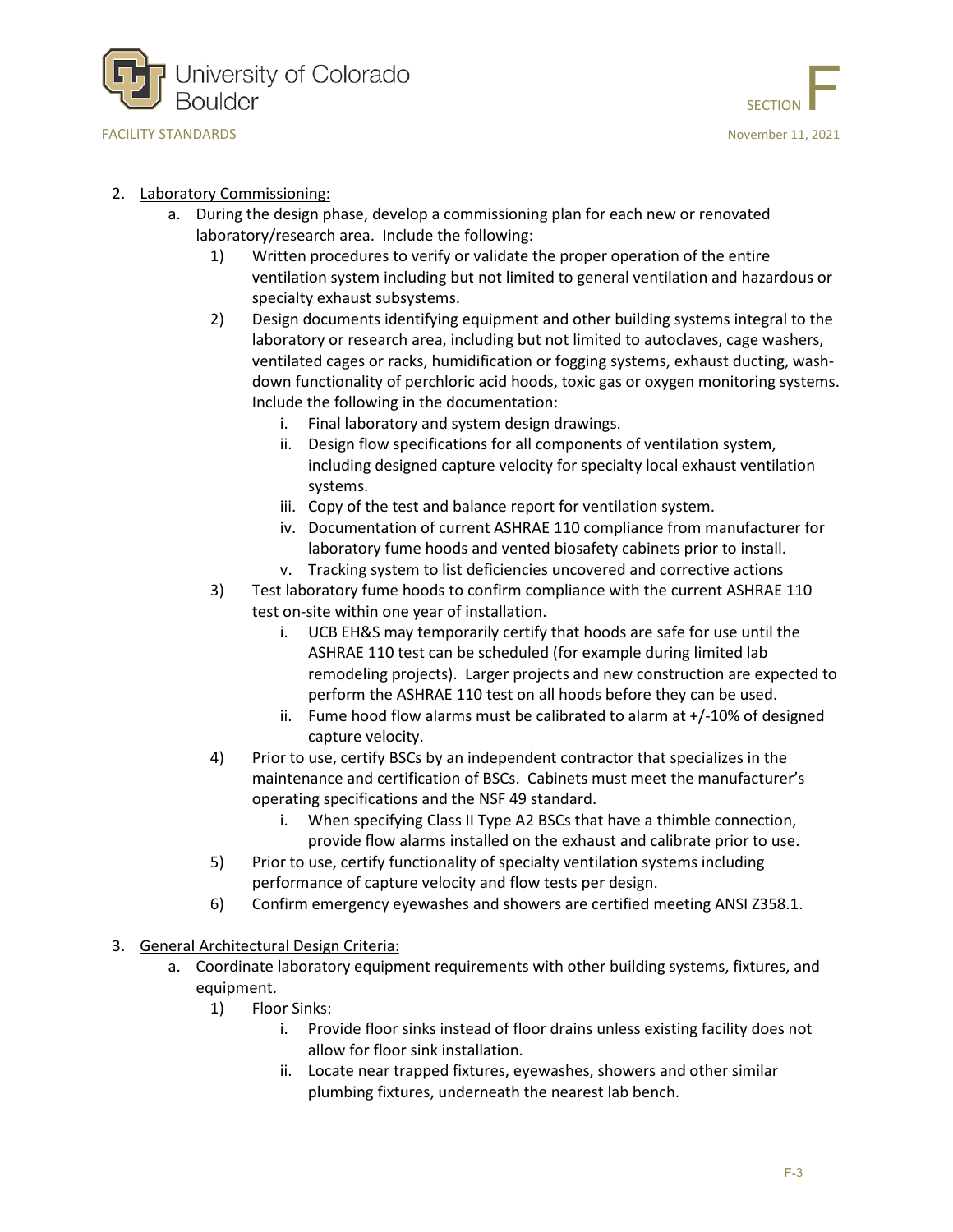



- iii. Do not slope floors to drain, as sloped floors present a tripping hazard due to installation of improper slopes.
- iv. Locate outside of circulation paths.
- b. Flooring:
	- 1) Floors should be monolithic and slip-resistant. Consideration should be given to the use of coved floor coverings to facilitate cleanup of spills.
	- 2) Rubber flooring is prohibited in areas where radioactive materials will be used due to known difficulty in decontamination of radioactive material spills. Linoleum tile is recommended for these areas.
	- 3) Penetrations in floors, walls, and ceiling surfaces should be sealed. If feasible, countertops should incorporate a lip to prevent run-off onto the floor.
	- 4) Refer to **Facility Standard C2020** for additional flooring requirements.
- c. Doors and Windows:
	- 1) Coordinate door sizes with the equipment being placed in the laboratory and consider future potential equipment as well.
	- 2) Because scientists are often carrying items or samples between labs or to other laboratory areas while wearing gloves, doors for laboratory areas should be fitted with automated opening systems or be furnished with push bars or door hardware that has been designed to be easily operated without use of hands. These considerations will help avoid possible contamination of the door handle with chemicals or biohazards that may be on their gloves and reduce the future purchase and disposal of gloves.
	- 3) Operable windows are prohibited in buildings containing laboratory and research areas to ensure correct balancing of the building ventilation system(s) and to guarantee maintenance of pressure cascades and capture of contaminants.
	- 4) If existing operable windows are present in the laboratory, they should be welded shut.
	- 5) If laboratories are located near vestibules, verify and maintain appropriate design pressure values within and around the vestibule.
- d. Partitions:
	- 1) To maintain pressure cascades, extend and seal walls to structural deck above.
	- 2) Occasionally a need for integrated radiation shielding exists (leaded drywall) for areas where unique needs arise (i.e. x-ray systems and other high radiation producing processes). UCB EH&S must be consulted for design of integrated shielding methods.
- e. Ceilings:
	- 1) Ceiling height must accommodate a 14-inch clearance for biological safety cabinet(s).
	- 2) If the laboratory has a sprinkler system, local fire codes may require a clearance of 18 inches or more.
	- 3) In BSL- 2 laboratories, specify smooth, cleanable ceiling tiles (Mylar face with a smooth surface or equivalent).
- f. Specialty Finishes:
	- 1) In chemical use, biosafety areas, and radioactive material use areas: walls, ceilings, floors, furniture, and work surfaces (e.g., benchtops, counters, etc.) should be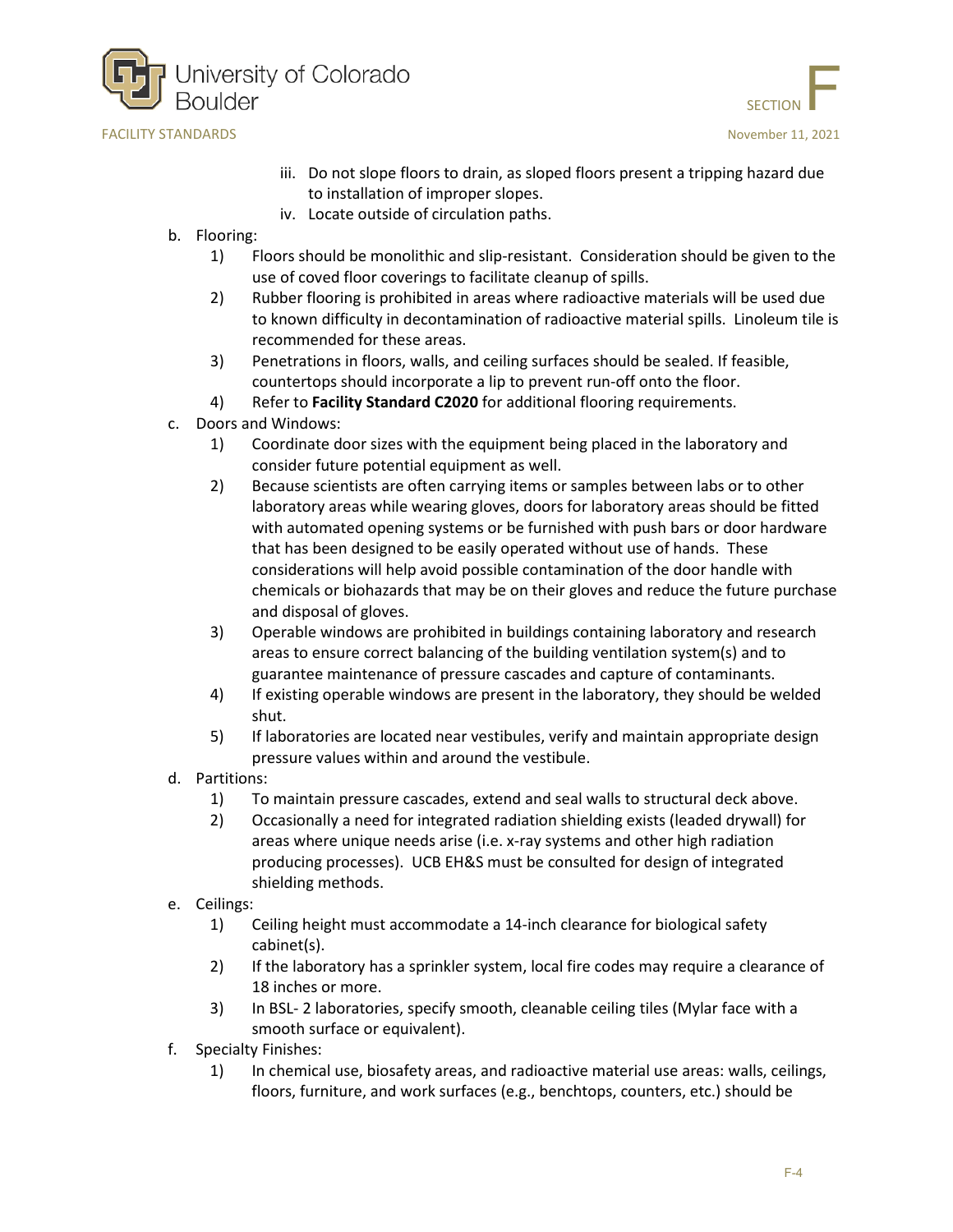

SECTION

smooth, impermeable to liquids, and resistant to the chemicals and disinfectants normally used in the laboratory.

- 4. Laboratory and Research Space Utilization and Special Needs:
	- a. For resiliency, organize and co-localize critical laboratory equipment resources to benefit back-up power for those resources, renewable energy resources to power those critical items in a disaster situation, etc.
	- b. Consolidating heat-producing equipment is strongly encouraged including freezer farms, hood alcoves, incubators, floor centrifuges, shakers, drying ovens, autoclaves and other similar equipment.
	- c. Design spaces to be flexible and easy to change use since science research directions change over time, as do the needs of scientists.
	- d. To increase scientist access to equipment resources and to improve the efficiency of space utilization, the design of renovated or new laboratory spaces should aim (where possible and where compatible with the type of science) to create shared laboratory equipment areas that can be accessed by scientists from multiple labs.
	- e. Spatial considerations to address UCB lab sustainability efforts include:
		- 1) Space in labs for three containers to address lab-specific waste diversion efforts (the type of material leaving labs depends on the type of science occurring).
		- 2) Space in common area for Green Labs mobile freezer(s) and Green Labs Shared ultra-low temperature (ULT) freezer(s).
	- f. Avoid moving lab items to the new/renovated space that are obsolete or no-longer needed.
		- 1) Work with UCB to identify these items to allow proper disposing of items with Property Services or listing of useful items on Buff Surplus.
	- g. Provide separate office spaces and/or break rooms to allow adequate space for workstations and for the consumption of food and drink in compliance with the UCB Food and Drink Policy.
	- h. Provide access to the separate office areas or break rooms through public corridors.
	- i. Ensure adequate means for emergency egress from areas that can be entered, but are not continually occupied (e.g., cage washes, climate-controlled rooms/chambers, etc.).
	- j. Provide layouts following standard laboratory design practices with 5'-0" aisle ways, 2'-6" deep wall benches, and 5'-0" island or peninsula benches.
		- 1) These dimensions allow for a module designation during planning for new construction.
		- 2) Renovation projects shall follow these dimensions as closely as possible.
		- 3) Space furniture and casework considering ease of cleaning and maintenance around and under benches, cabinets, and equipment.
	- k. Confirm layouts with the specific UCB Department or Representative for compliance with the research being conducted.
	- l. Where biological wastes are generated, place an autoclave near the point of waste generation (i.e., in the same building and, if possible, on the same floor).
	- m. Lab buildings constructed away from the Main Campus may require a 90-day waste holding area. Confirm with UCB EH&S.
- 5. General Mechanical and HVAC Design Criteria: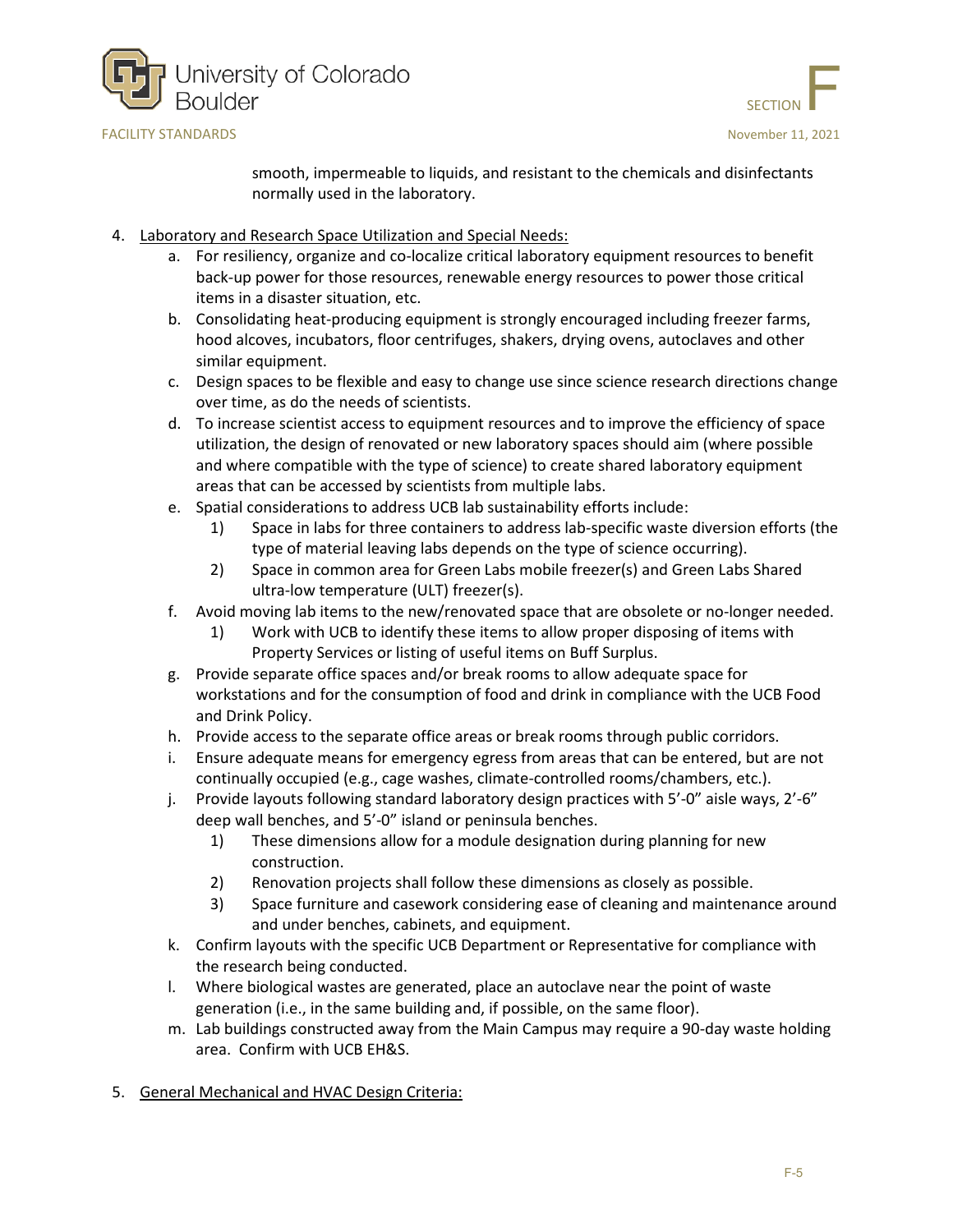



- a. Refer to **Facility Standard F1020** for additional laboratory mechanical requirements.
- b. Ensure contaminants from laboratory or research areas do not migrate to other laboratory or research areas. For example, chemical or radioactive use areas require negative pressure whereas animal research areas or vivariums require a more detailed pressure cascade design (see "Air Pressure" section in **Facility Standard F1020**). Review proposed cascade design strategies with UCB EH&S, UCB Mechanical Engineering and Campus Veterinarian.
- c. For dilution/dispersion of hazardous exhausts, wind tunnel testing is required for all projects which:
	- 1) Add new or modify existing roof-mounted exhaust fans.
	- 2) Significantly alter or add to existing rooftop geometries.
- d. Coordinate locations of supply air diffusers, heavy traffic areas and doorways/exits so as not to negatively affect the function of exhaust systems and fire suppression systems.
- e. Where hazardous, biohazardous, or radioactive materials are used, provide a sink in each laboratory or research unit for hand washing (hands-free sinks preferred). Provide a path of travel to the sink from hazardous areas which is free of obstructions, including doors.
- f. Specify sinks constructed of impervious material with chemical-resistant traps, a coved backsplash, and hot-cold water pre-mixing faucet. Locate a paper towel dispenser and a soap dispenser (hands-free operation preferred) within easy reach of sink.
- g. Clearly label main shutoffs (valves/switches for utilities, gas and vacuum lines) and locate outside the laboratory or research areas.
- h. Label HVAC ducting, as well as process and waste piping, for contents and direction of flow (e.g., supply, return, specified hazardous exhaust system, etc.). Insulate piping with potential for hot or cold surfaces to prevent injuries or strategically locate to prevent inadvertent bodily contact.
- i. Confirm location of the different types of storage cabinets and contents with UCB. Some types of cabinets may require certain proximities fume hood locations.
- j. Locate fume hoods away from laboratory entrances, paths of egress, or high-traffic areas.

#### 6. General Electrical Design Criteria:

- a. Provide a means to initiate a building evacuation near the laboratory or research unit area. 1) Locate sub-panels adjacent to and immediately outside of labs.
- b. Provide Ground Fault Circuit Interrupter (GFCI) protection for convenience receptacles located within 6' of sinks, emergency eyewash/showers, or other wet locations including chemical dispensing and consolidation areas such as chemical and waste storage rooms.
- c. Do not specify GFCI receptacles for critical equipment such as refrigeration, sump pumps, or gas detectors. Use dedicated single receptacle outlets for such equipment.
- d. Wire all labs for emergency power; uninterruptible power supply is required. Discuss strategies for emergency power with UCB Mechanical and Electrical Engineering.

#### 7. General Security Design Criteria:

- a. Provide security appropriate for the department and research being conducted.
- b. Laboratory areas shall be accessible to authorized personnel. Refer to **Facility Standards B3010** and **B3011** and confirm requirements with UCB Access Services.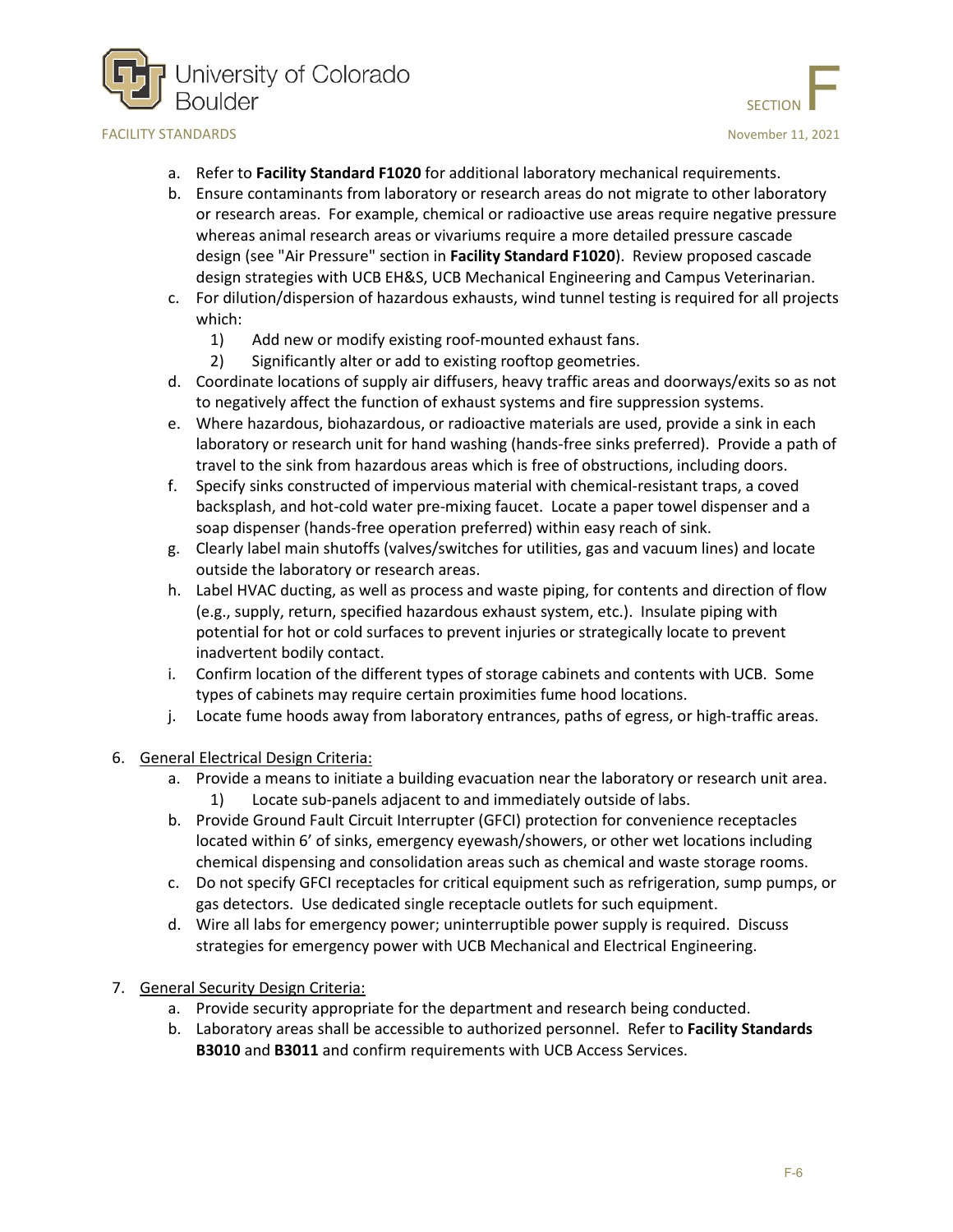



- c. Provide enhanced security for areas for radioactive material use and storage (including waste materials). Areas designated for use of radioactive materials need ability to be isolated and secured separately from the main lab areas (i.e. a locked room within the lab).
- 8. General Laboratory Furniture, Cabinetry and Casework:
	- a. Reference Standard: Comply with current SEFA-8 guidelines as published by the Scientific Equipment & Furniture Association (SEFA) except where more detailed or more stringent requirements are indicated, including the recommendations of equipment manufacturers.
	- b. Modular, mobile casework is recommended for future flexibility.
	- c. Design Criteria:
		- 1) No vibration, movement, or loading limitations.
		- 2) Not seismic sensitive.
		- 3) Interacts with laboratory equipment.
		- 4) Ergonomically designed.
		- 5) Complies with ADA accessibility requirements.
		- 6) Sturdy and capable of supporting anticipated loading and uses.
		- 7) Furniture and casework should be smooth, non-porous, and resistant to hazardous materials and chemicals, including biological and radioactive materials.
- 9. Metal Laboratory Cabinets:
	- a. Provide the specified cabinet types from a single manufacturer wherever possible.
	- b. Reference Products:
		- 1) Hamilton Laboratory Solutions
		- 2) Kewaunee Scientific Corporation
		- 3) Mott
		- 4) LBI (Confirm State purchasing agreement)

#### 10. Wood Laboratory Cabinets:

- a. Cabinet Construction:
	- 1) Finish: Match other wood species and finishes to aesthetically align with adjacent interior finishes.
	- 2) Provide smooth flush interior.
	- 3) Do not offset cabinet bottom with front face frame.
	- 4) Assemble units in the shop in as large components as practicable to minimize field cutting and jointing.
	- 5) Provide scribes and fillers as required.
- b. Exposed Wood:
	- 1) Provide finish free from defects, mill marks, dirt and foreign matter, of superior quality, highly chemical resistant, evenly applied under proper room temperatures.
	- 2) Provide required stain finish and multiple coats of highly chemical resistant acrylic urethane finish, force dried, sanded and wiped clean between coats. Finish will be completely dried under controlled conditions before applying subsequent coats.
		- i. Finish shall be resistant to acids, alkalis, salts, and solvents in accordance with the performance requirements listed in this section.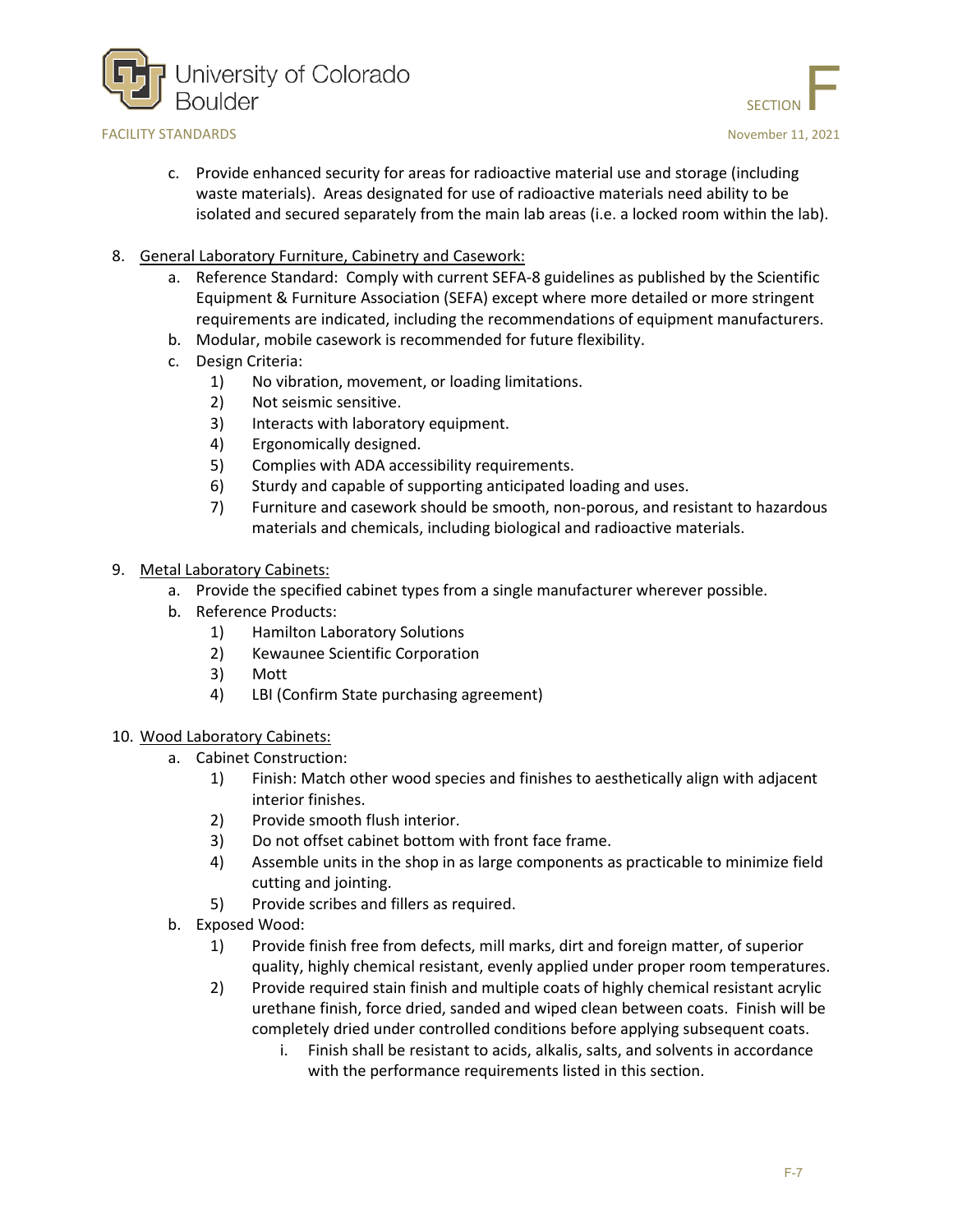



- 3) Do not use two adjacent faces which are noticeably dissimilar in color, grain, figure, and natural character markings.
- 4) Match semi-exposed wood to species, color and grain of exposed solid wood.
- a. Reference Products:
	- 1) Hamilton Laboratory Solutions
	- 2) Kewaunee Scientific Corporation
	- 3) Institutional Casework, Inc.; "Campbell Rhea"
	- 4) Manufacturer must have a minimum of 10 years' experience and at least 10 successful installations of equal or greater complexity.
- 11. Laboratory Tops:
	- a. General:
		- 1) Plastic laminate is not acceptable for tops containing sinks or areas where standing water may occur.
		- 2) When selecting countertop materials, consider long-term operations and maintenance requirements including the ease of repairing damaged countertops or ease of modification to countertops.
		- 3) Provide smooth, clean, exposed tops and edges, in uniform plane free of defects. Make exposed edges and corners uniformly rounded.
		- 4) Provide 1" minimum thickness tops in maximum practicable lengths. Phenolics may be 3/4" or even 1/2" to minimize weight for mobile tables.
		- 5) Provide front and end overhang of 1" over base cabinets, formed with continuous drip groove under surface 1/2" from edge.
		- 6) Provide a minimum 3/8" raised edge around cup sink cut outs.
	- b. Epoxy:
		- 1) Factory molded tops of modified epoxy resin formulation, uniform texture throughout full thickness.
			- i. Color: Black, with minimal glare.
			- ii. Provide smooth surfaces with factory cut-outs for sinks and drip grooves.
		- 2) Provide 4" integral backsplash with intersection coved.
	- c. Plastic Laminate:
		- 1) Provide 0.051" thick plastic laminate sheet, Formica 840, lab grade, Wilson Art
			- "Chem-Surf" or Pioneer Plastics "Chem-Guard H48" complying with NEMA LD-3.
				- i. Color: Provide black for chemical resistant tops to distinguish from nonchemical-resistant tops.
		- 2) Provide 3 mm hot melt applied PVC to exposed edges of tops and splashes to match color of top.
		- 3) Provide self-edging with same plastic laminate used for tops at all other openings.
		- 4) Provide one-piece 4" back splash with intersection not coved.
	- d. Stainless Steel:
		- 1) Provide raised marine edge around the entire perimeter of tops and counters containing sinks.
		- 2) Provide 14-gage stainless steel sheet, AISI Type 302/304 with No. 4 satin finish.
		- 3) Weld all shop joints, grind smooth and polish to become practically invisible.

SECTION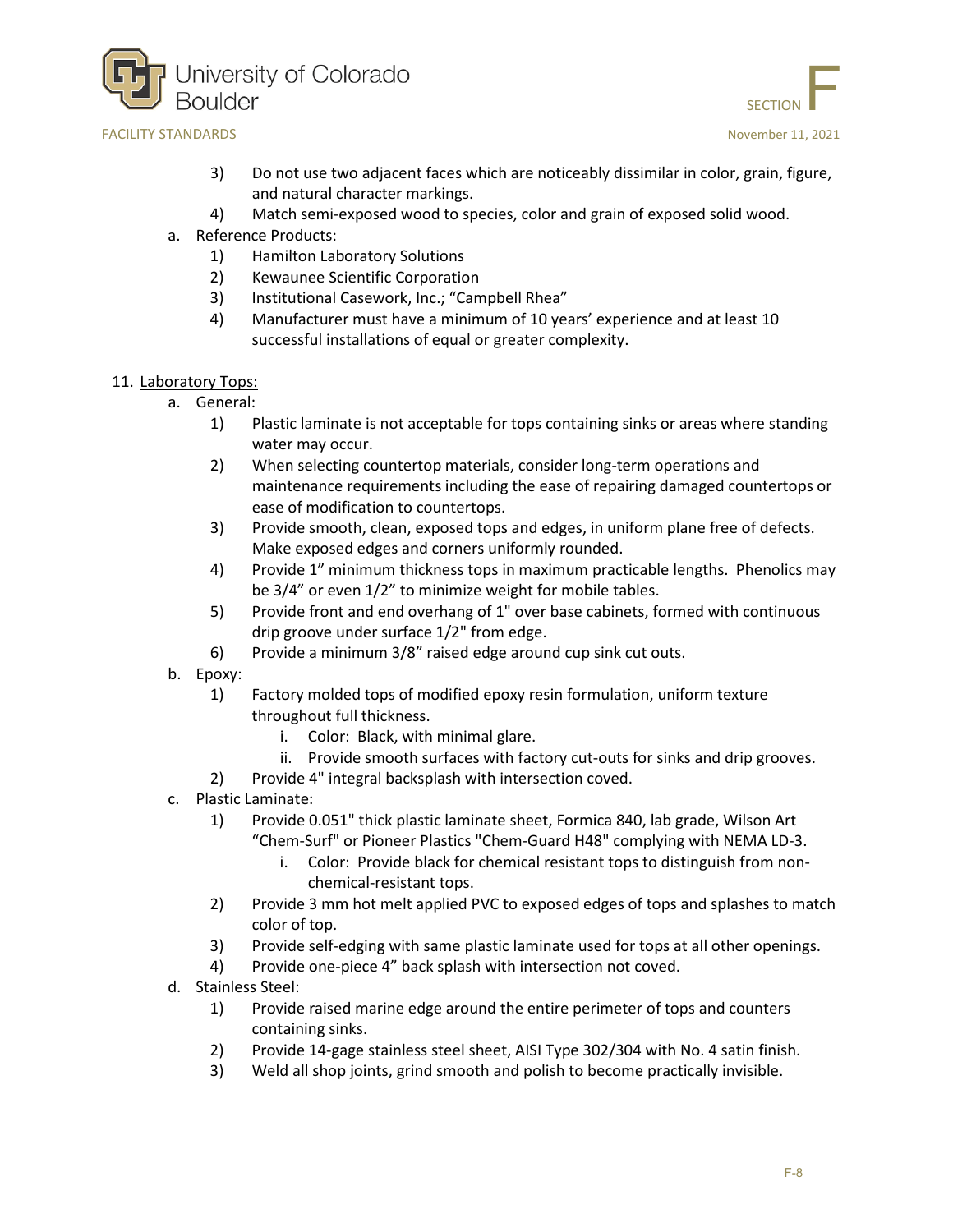



- 4) Keep field jointing to a minimum. Provide hair-line butt jointed field joint mechanically bolted through continuous channels welded to underside at edges.
- 5) Apply steel reinforcing channels to the underside of top where necessary to minimize deflection.
- 6) Extend top down to provide a 1.25" thickness and 0.5" return flange under frame.
- 7) Provide heavy build mastic coating under-surface for sound deadening.
- 8) Provided integral coved backsplash.
- 9) Pitch top surface two-ways to bowl to provide adequate drainage without channeling or grooving.
- 10) Where stainless steel sinks occur in stainless steel tops, factory assemble sinks and tops into one integral unit with all welds ground and polished.
- e. Joints and Fasteners:
	- 1) Where practicable, use factory jointing techniques recommended by manufacturer.
		- i. Identify field joints on shop drawings to be factory prepared so that there is no job site processing of top and edge surfaces.
	- 2) Plastic Laminate and Stainless-Steel Field Joints:
		- i. Use concealed clamping devices located within 6" of front, at back edges, and at intervals not exceeding 24".
		- ii. Tighten in accordance with manufacturer's instructions to exert a constant, heavy clamping pressure at joints.
		- iii. Secure tops to cabinets with "Z"-type fasteners or equivalent, using 2 or more fasteners at each front, end, and back.
	- 3) Epoxy Resin:
		- i. Provide plain butt-type joints assembled with epoxy adhesive and pre-fitted, concealed metal spline.
		- ii. Secure to cabinets with epoxy cement applied at each corner and along perimeter edges at not more than 48" o.c.
- f. Reference Products:
	- 1) Thermo Fisher Scientific, Inc.
	- 2) Hamilton Laboratory Solutions
	- 3) Campbell Rhea
	- 4) Durcon Co. or Trespa (epoxy resin only)
	- 5) Kewaunee Scientific Corp.
	- 6) Just Manufacturing (stainless steel only)
- 12. Hazardous Materials Storage:
	- a. General Requirements:
		- 1) Consult with UCB EH&S for additional requirements and restrictions in areas where flammable liquid dispensing occurs.
		- 2) Secure hazardous materials storage areas against unauthorized entry.
		- 3) Provide proper storage for hazardous chemicals used or kept in inventory, as well as any waste generated.
		- 4) Provide separate storage cabinets to segregate chemicals by hazard class (i.e. acids, bases, oxidizer, flammables, and organics).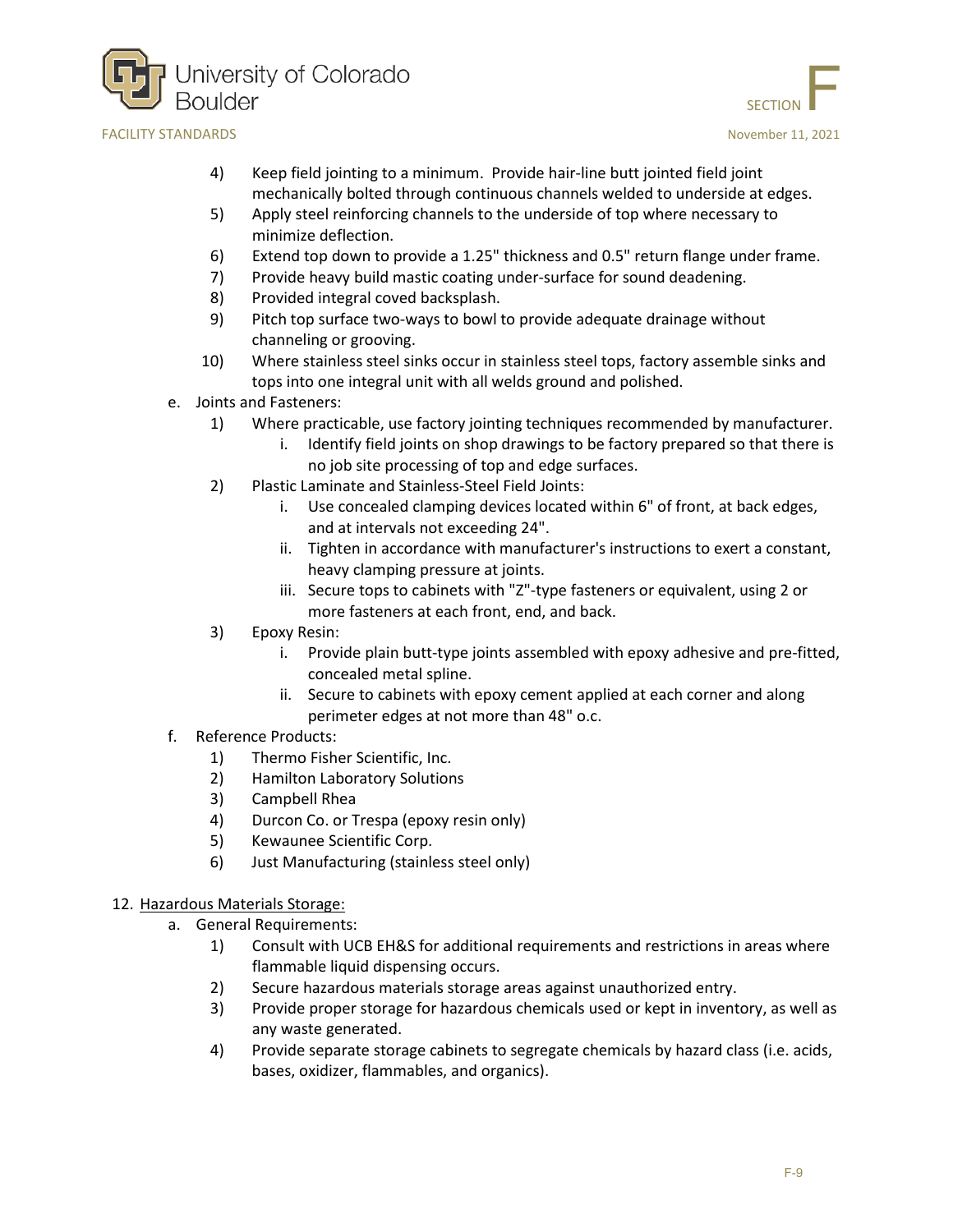



- 5) Provide flammable-proof refrigerators or freezers for cold storage of any Class I flammable liquids (i.e. ethyl alcohol, methanol, acetone and hexane).
- 6) Properly ground all cabinets storing hazardous materials.
- b. Hazardous Materials Storage Cabinet Construction:
	- 1) Provide cabinets meeting the IFC definition of "Approved Storage Cabinet".
	- 2) Do NOT locate near sources of ignition, exit doorways, stairways, or in a location that would impede leaving the area.
	- 3) If corrosive materials are stored, line the entire interior of the cabinet with a corrosion-resistant liner.
	- 4) Provide a 2" deep liquid tight pan covering on the entire bottom of the cabinet to contain leaks and spills.
	- 5) Provide removable shelves constructed of the same material as the cabinet, lined as required for corrosive storage, and perforated to allow vapors to reach the vent and spills to reach the bottom spill containment pan.
	- 6) Each approved storage cabinet may not exceed a capacity of 120 gallons, limited to 25 gallons of Class 1 flammable liquids.
- c. Hazardous Materials Cabinet Venting:
	- 1) Hazardous materials storage cabinets do not have to be vented in most cases. However, venting is required for all corrosives, and if odiferous chemicals or hazardous vapors may be emitted, ventilation is recommended. Provide ventilation in accordance with the requirements of NFPA 30 and as approved by UCB EH&S and UCB Facilities Management; installed by an authorized contractor only.
	- 2) Consider vapor density when determining vent location.
	- 3) Route exhaust into the hazardous exhaust system as far away from any laboratory fume hood as possible to prevent flashback. Provide rigid exhaust vent materials, compatible with contents of the cabinets and have flame spread index of 25 or less (e.g., stainless steel, hard-soldered copper, and carbon steel are appropriate in most cases). Metal duct should be PVC coated or resistant to corrosive or reactive materials. PVC piping may be used to vent corrosive and other non-flammable storage cabinets.
	- 4) Vent each cabinet separately and with sufficient mixing distance so as not to create chemical incompatibility.
	- 5) Any solvent cabinet vent opening which has not been vented with vent pipe shall have manufacturer's bungs secured in place.
- d. Compressed Gases:
	- 1) Provisions must be made to properly secure all gas cylinders, whether they are stored in a gas cabinet, fume hood, or open laboratory space. Compressed gas cylinders shall not be stored in an unventilated cabinet, near elevators, walkways, platform edges, or in locations where they may sustain damage.
	- 2) Gas cabinet storage is required for cylinders larger than lecture bottle size of pyrophoric gases and NFPA Health Hazard 3 and 4 gases. For pyrophoric gases, a sprinklered cabinet is also required. Examples of NFPA Health Hazard Rating 4 include arsine, chlorine, hydrogen fluoride, and phosgene. Ammonia and carbon monoxide are examples of NFPA Health Hazard Rating 3.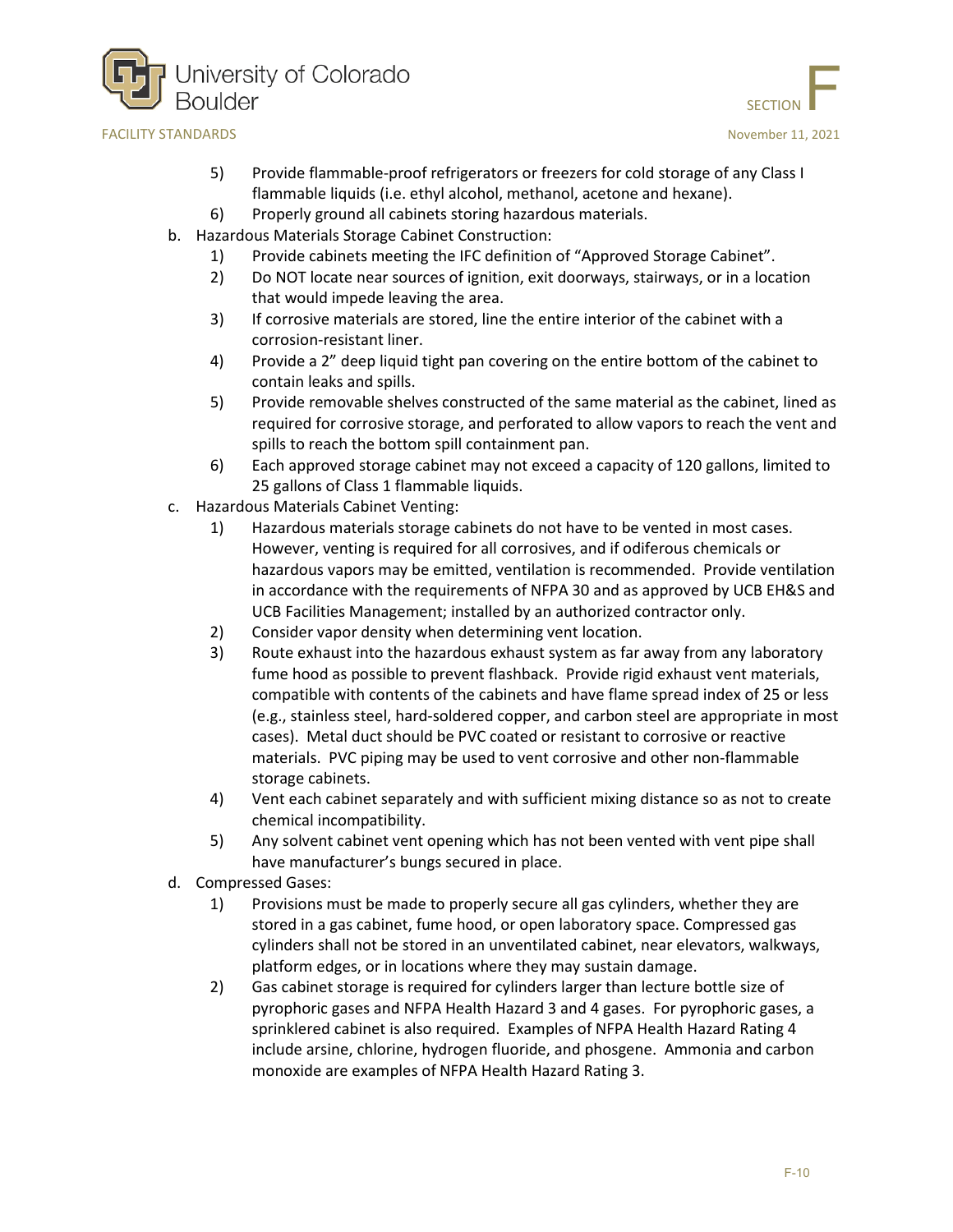



- i. Gas cabinets shall have self-closing doors, and limited access ports/ windows, with an average face velocity of 200 fpm.
- ii. Store halogen gas mixtures used for excimer lasers in ventilated gas storage cabinets.
- 3) Adequate space shall be made available for segregation of gases by hazard class. Flammable and oxidizing gas storage must be at least 20 feet from storage of highly combustible materials.
- e. Silane:
	- 1) Reference Standard: In the use, storage, and dispensing of 0.5 scf (14L) and greater of silane, comply with the current requirements of ANSI/CGA G-13: Storage & Handling of Silane and Silane Mixtures to reduce the chance of a deflagration or fire and to minimize damage and injuries that could occur from such incidents.
	- 2) For indoor storage, provide a gas cabinet, dedicated to the storage of silane, equipped with gas detection, optical flame detection, and quick response sprinklers. If flames or gas are detected, automatic shutdown of the system is required. Sequential inert gas evacuation/purge must be provided. Provide manual shutdown outside of the gas cabinet.
	- 3) For outdoor storage, provide for bulk cylinder storage, dedicated to the storage of silane, in a nest or bunker separate from the building meeting ANSI/CGA requirements. Locate outdoor storage a safe distance from public assembly areas. Provide mechanical or natural ventilation greater than 1 cfm per square foot of storage area.
		- i. Cylinders with a capacity greater than 450L are prohibited due to large separation distances necessary.
		- ii. Outdoor storage locations require a means of optical flame detection.
	- 4) Dispensing Stations Design Criteria:
		- i. Separate from buildings and fences.
		- ii. Provide ventilation meeting hazardous exhaust requirements (e.g., maintain atmosphere <25% LEL).
		- iii. Provide remote manual shut-off minimum 15' away.
		- iv. Provide a dedicated purge gas system.
		- v. Provide deluge water spray protection activated by optical flame detection.
		- vi. Provide sequential inert gas evacuation/purge.
	- 5) Hazardous atmosphere monitoring requirements are applicable.
- f. Cryogenic Liquids:
	- 1) Locate liquid nitrogen dispensing areas out of hallways and areas frequented by the public. A separate liquid nitrogen dispensing area/room is recommended.
	- 2) Storage or dispensing areas should be highly ventilated (4-6 ACH).
	- 3) Storage closets, enclosed spaces, or areas with high volumes of cryogenic liquids may necessitate the addition of an oxygen monitoring system and alarm.
	- 4) Critical vent areas should be covered, or pointed down (i.e., Dewar necks, and pressure relief valves).
	- 5) Protect all portions of lines that could contain liquid cryogen by pressure relief devices. Install a pressure relief device on any portion of a line that could be isolated by shutoff valves.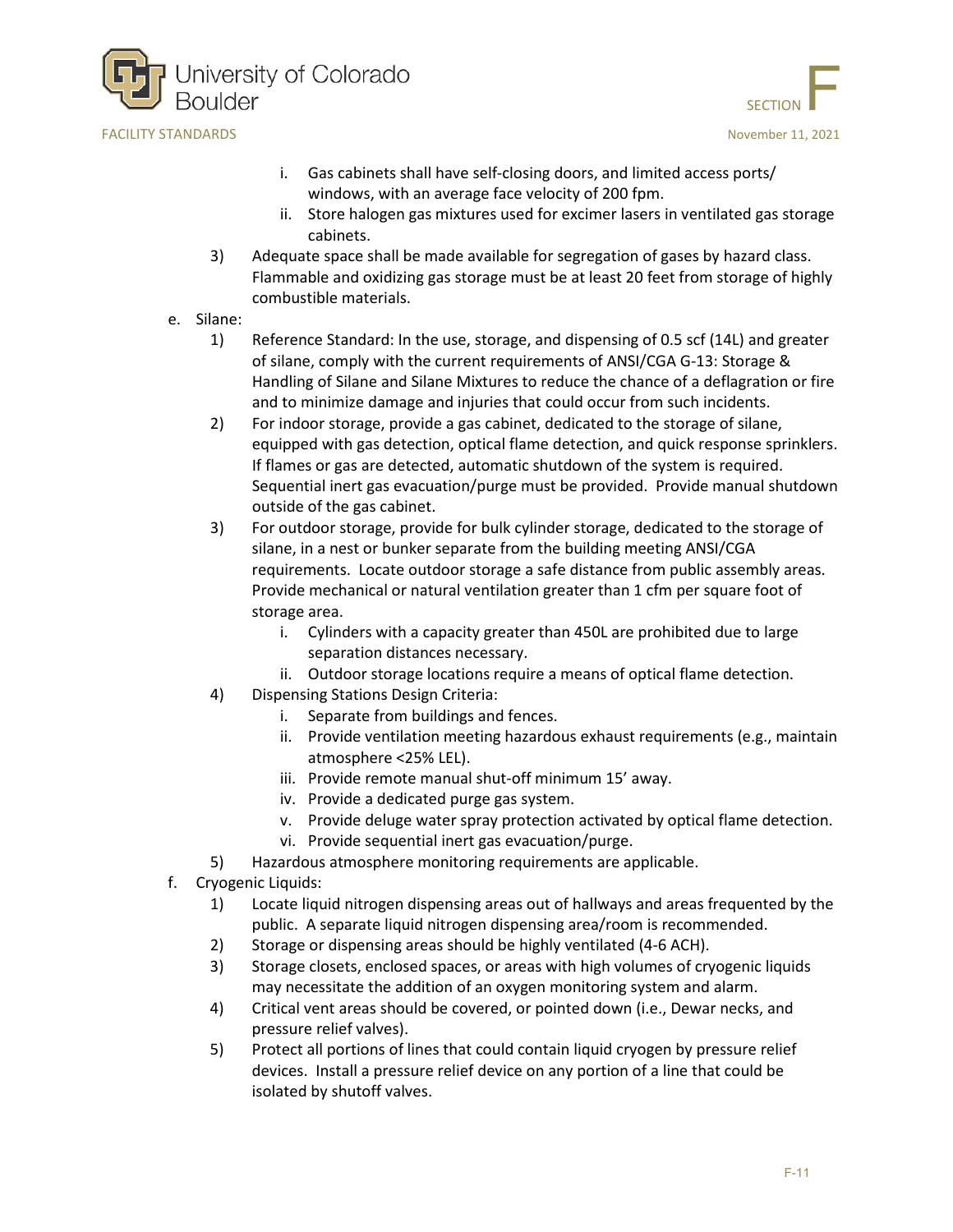





#### 13. Vacuum Pump Cabinets:

- a. Vacuum pumps serving hazardous processes should be vented to the hazardous exhaust system. Consult UCB Mechanical Engineering.
- b. Consider using scroll pumps in place of rotary vane pumps, and turbomolecular pumps in place of diffusion pumps. These are usually preferred by the scientists, are more energy efficient, and potentially reduce ventilation requirements because of a reduction of heat or oil vapor.
- c. If a vacuum pump uses oil, provide an oil mist trap or filter to prevent building up vacuum pump oil exhaust lines or ducting.
- d. A larger exhaust fan may be required for greater heat loads. Attach the exhaust fan assembly to the exterior of the cabinet for maximum pump storage and airflow.
- e. Cabinet Construction:
	- 1) Provide bottomless cabinet.
	- 2) Attach toe-kick to the doors and allow total access to the front of the cabinet.
	- 3) Provide 1" neoprene foam interior lining for sound deadening and easy cleaning.
	- 4) 120 VAC, 20 amp duplex mounted on the inside of the cabinet back and toggle switch mounted in the top panel.
	- 5) 1-1/2" PVC vent pipe in the back for venting or access to the fume hood above.

#### 14. Biological Safety Cabinets (BSCs):

- a. Reference Standards:
	- 1) Comply with applicable standards published by of National Sanitation Foundation International/American National Standard International (NSF/ANSI) Standard No. 49 (latest edition) for each type and size of safety cabinet required.
	- 2) Biosafety cabinet installations and proposals for biological or biomedical research must be reviewed and approved by UCB to evaluate conformance with requirements of the Center for Disease Control (CDC) and the National Institute of Health (NIH). Such requirements can be found in CDC/NIH publication: "Biosafety in Microbiological and Biomedical Laboratories."
	- 3) If NIH funding is used to facilitate project, follow the NIH Building and Construction requirements.
- b. Confirm selection of Biological Safety Cabinets with the UCB Department group for which the laboratory is being designed. These cabinets may be provided by the owner, but the design consultants are expected to coordinate all appropriate building systems to ensure efficient operations and occupant safety.
	- 1) Recirculated hoods are desired. Confirm selection with UCB Mechanical Engineering.
	- 2) In general, externally vented BSCs should be avoided. If proposed, obtain approval from UCB EH&S, UCB Mechanical Engineering, and CU Green Labs.
- c. Provide for emergency power to BSCs.
- d. Based on campus experience and research, UV lights are discouraged in BSCs.
- e. Exhaust Systems:
	- 1) Do not directly connect Class II Type A1 BSCs to the exhaust system.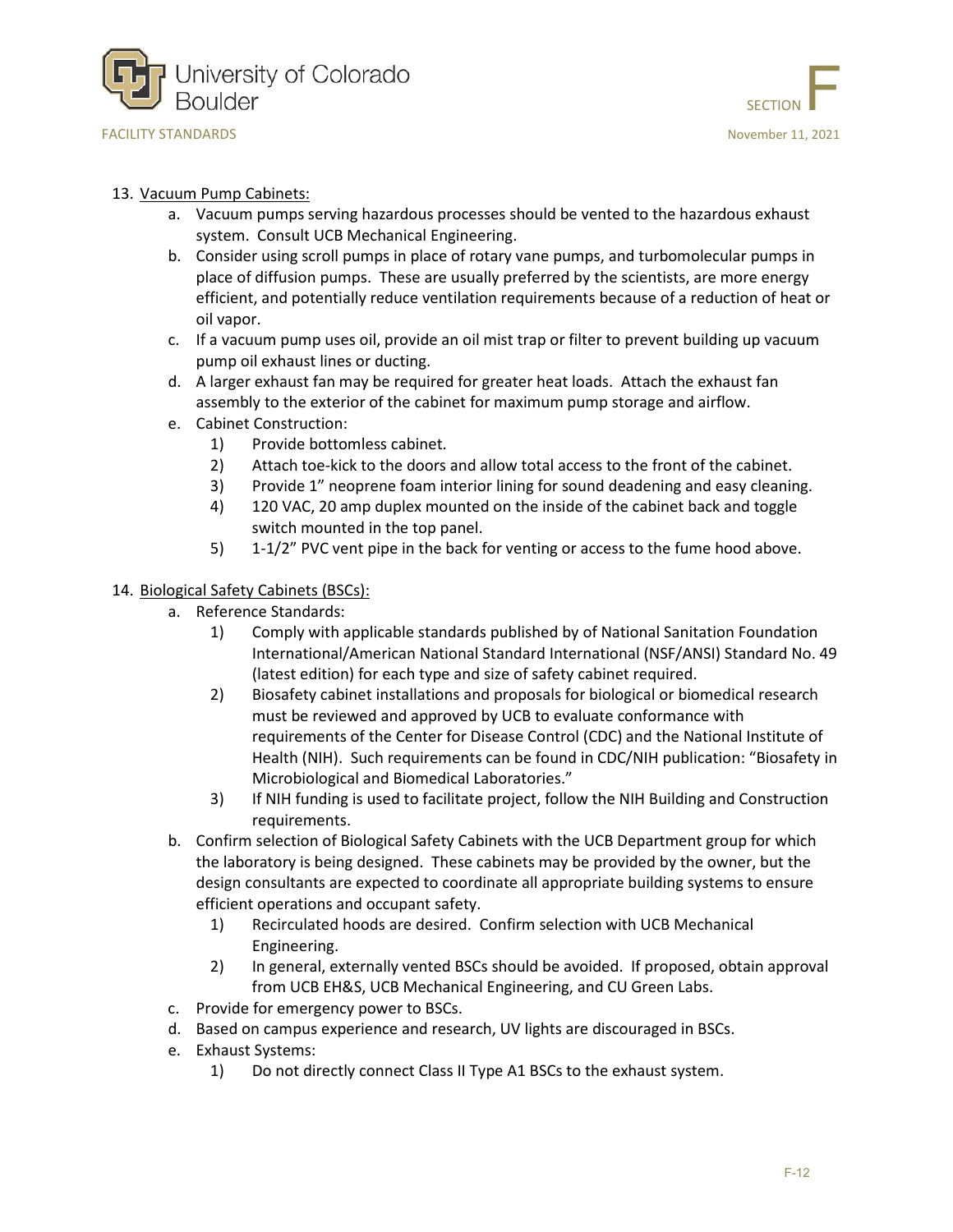



- 2) Connect Class II Type A2 BSCs to the exhaust system via an air gap (canopy or thimble), or exhaust directly into the laboratory with access provided to the exhaust filter for testing of the HEPA filter.
	- i. If connected via canopy/thimble to the exhaust system, the connection must have a ribbon streamer or like device attached to the edge to indicate the direction of flow and an alarm must be installed to indicate proper flow. Provide the canopy/thimble connection by the BSC manufacturer or as approved by the Biosafety Officer and exhaust airflow must equal (or exceed up to 125%) the BSC manufacturer's exhaust specifications.
- 3) Class II B2 are generally prohibited. Obtain approval from UCB EH&S for specific uses.
- f. Locate BSCs near where biological materials are stored, and a minimum of 10' from any door or doorway or where interfering air currents and cross drafts from windows, high traffic areas, HVAC systems, or other apparatus, could adversely affect the proper function of the cabinet enclosure. NIH guidelines for BSC placement recommend the following:
	- 1) 12" from adjacent walls.
	- 2) 80" from opposing walls.
	- 3) 60" from an opposing active lab bench area or areas with occasional foot traffic.
	- 4) 120" between opposing biosafety cabinets.
	- 5) 40" between biosafety cabinets along the same wall.
	- 6) 48" between the cabinets positioned on perpendicular wall.
	- 7) 40" maintained around the cabinet (avoid high foot traffic locations in the lab).
- g. Systems Spatial Requirements:
	- 1) Clearly identify required vertical clearances above cabinet in the construction documents.
	- 2) Where space permits, provide 12" clearance behind and on each side of the cabinet. If not feasible, provide a minimum of 3" clearance on each side and minimum 1-1/2" in back.
	- 3) Locate the electrical outlet for the cabinet to be easily accessible for service and electrical safety testing without moving the cabinet.
	- 4) Provide a hand washing sink in the same room as the cabinet for immediate access. Locate out the path of travel and free of obstructions that may inhibit immediate use, including doors.

### 15. Hazardous Atmosphere Monitoring:

- a. Hazardous atmosphere monitoring ensures safe concentrations of vapors and gases and an oxygen-deficient atmosphere does not exist.
- b. Consult with UCB EH&S to determine if monitoring for a hazardous atmosphere detecting and monitoring system is required based on the hazard assessment (i.e., hazardous materials, volumes, concentrations, toxicity, physiological warning properties, etc.) performed during the design phase.
- c. Provide hazardous atmosphere detection systems in the area of the hazard that initiate local audible and visual alarms installed inside the area of the hazard to alert occupants, as well as immediately outside of the hazard area.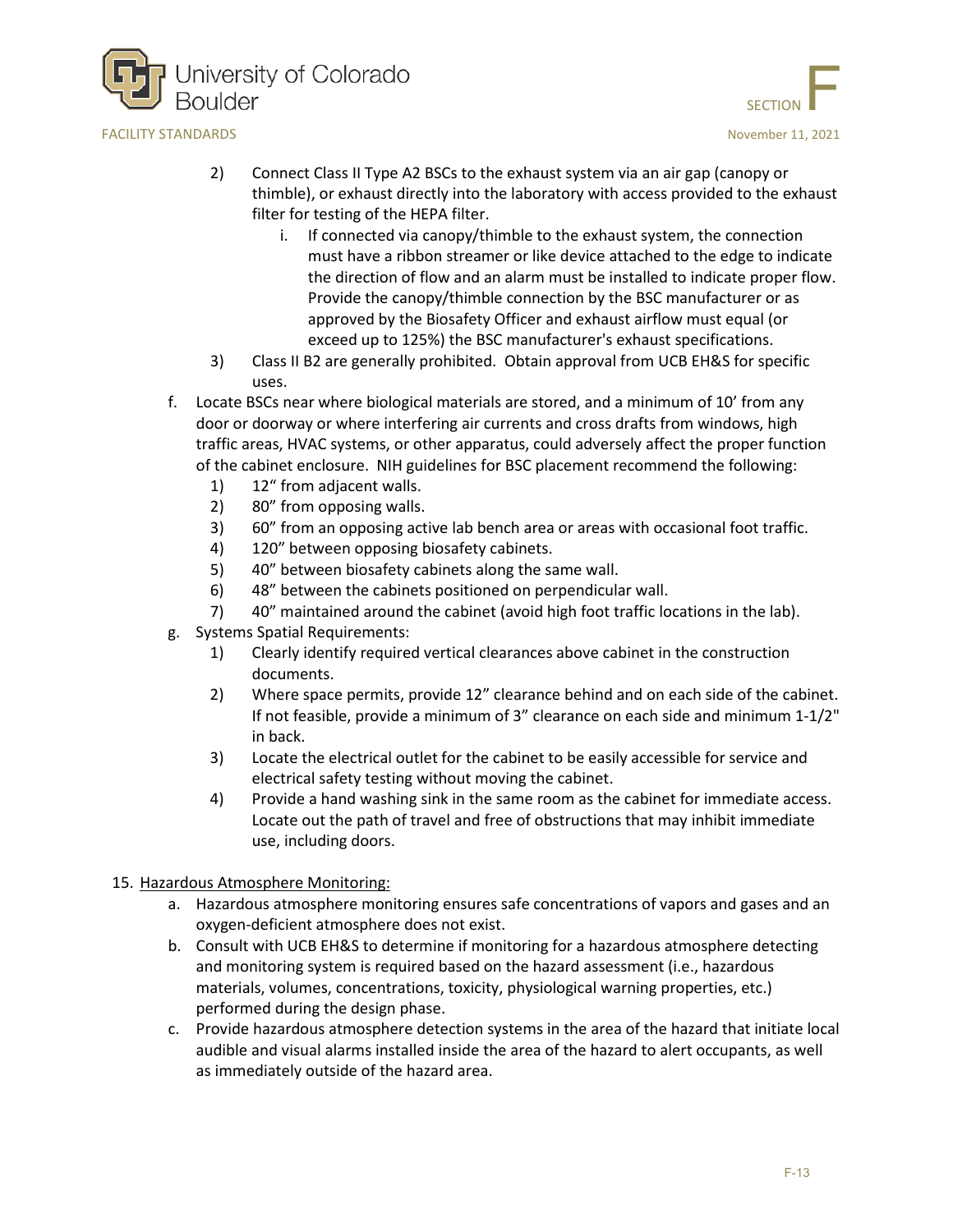



- d. Depending on the hazard, UCB EH&S may require a hazardous atmosphere detection system to connect with the building fire alarm control panel to evacuate the building and summon the fire department during an emergency. Alarm signals shall indicate the type of alarm and the zone of origin, in accordance with NFPA 72.
- e. A gas leak detecting system is required when a cylinder larger than lecture bottle size containing a gas with a NFPA Health Hazard Rating of 4 will be used or stored in the laboratory (gas cabinet also required).
- f. A gas leak detecting system may also be required if a cylinder larger than lecture bottle size containing a gas with a NFPA Health Hazard Rating of 3 has been approved by UCB EH&S to be stored outside of a gas cabinet.
- g. Activation of the monitoring system shall automatically close the shutoff valve on toxic, highly toxic, and radioactive gas supply lines to the system being monitored.
- h. All areas where silane is stored or used requires a silane leak detection system. If applicable, silane systems must be installed per the latest ANSI/CGA standard for storage and handling of silane and silane mixtures.
- i. O2 sensors are generally required in areas in which oxygen-deficient environments are foreseeable under normal or emergency situations (e.g., closets storing oxygen-displacing compressed gases, large volumes of cryogenic liquids, etc.).

#### 16. Specialty Lab Equipment:

- a. Whenever possible, energy or water efficient equipment should be used.
- b. Pressurized Lab Equipment:
	- 1) Normal and emergency relief venting and vent piping for pressure vessels should be adequate and in accordance with the design of the vessel. Specify vessels in accordance with the ASME Boiler and Pressure Vessel Code for Unfired Pressure Vessels.
- c. Autoclaves:
	- 1) Provide water miser to minimize water consumption when autoclaves use water to pull vacuum.
		- i. For additional water conservation, pre-program with a 5-minute standard dry time.
	- 2) Where possible, use house-steam for chamber and jacket for energy efficiency.
	- 3) Consider autoclaves with the following energy saving features:
		- i. Programmable to automatically turn off steam to jacket when not in use.
		- ii. Capable of returning jacket steam to the house system.
		- iii. Programmable to turn off jacket steam during exhaust.
		- iv. Contain an online internet system for users to maximize autoclave use and minimize the need to purchase additional autoclaves.
	- 4) Locate a canopy hood above the autoclave to exhaust escaping steam and heat.
	- 5) Provide a floor drain in autoclave area.
	- 6) Provide an area for storage of autoclaved wastes in the immediate vicinity of each autoclave. Include floor space for a 96-gallon, plastic wheeled trash can with lid (roughly 36" x 36") with no obstructions above.
- d. Ultra-Low Temperature (ULT) Freezers:
	- 1) Consult UCB Mechanical for remote monitoring requirements.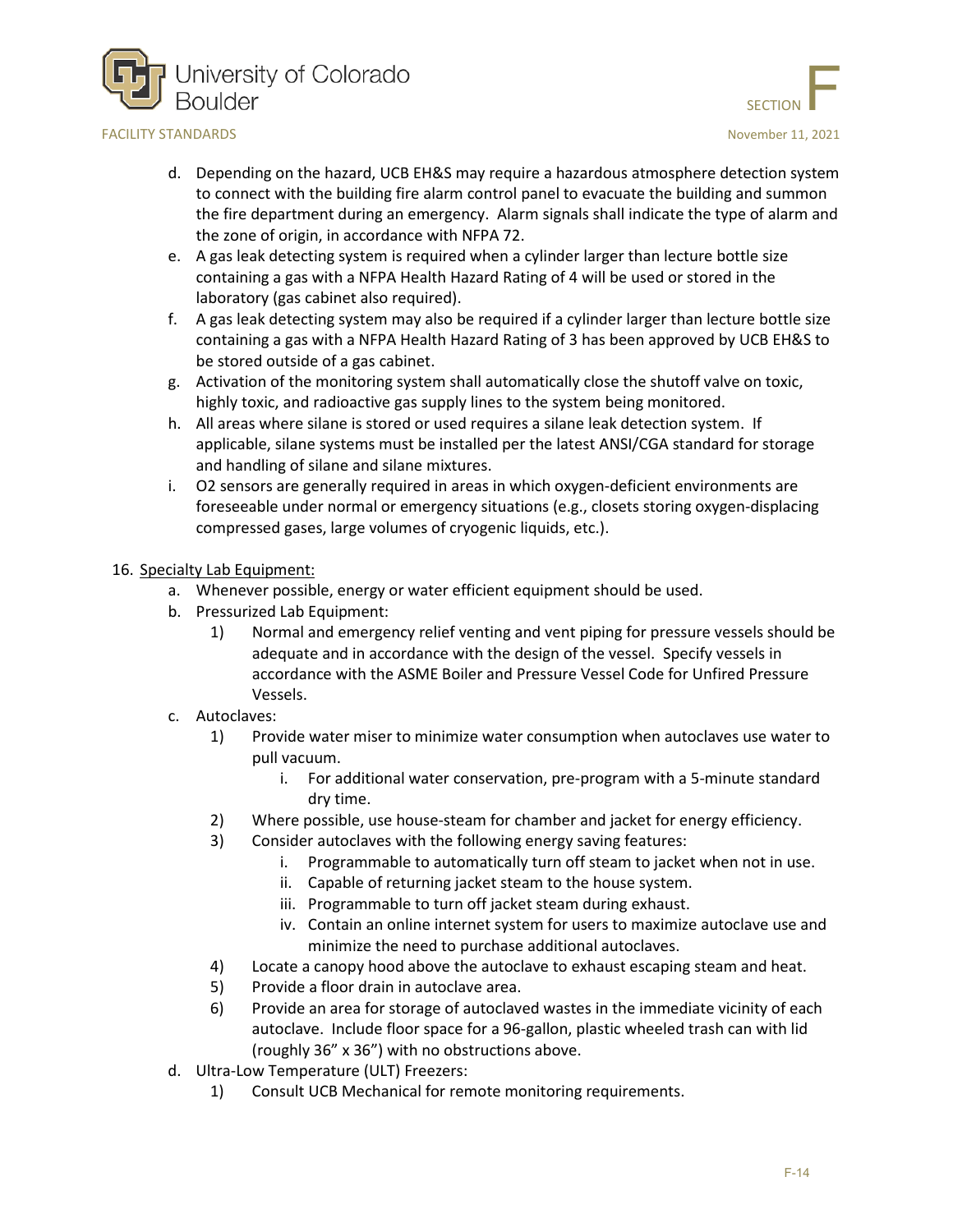



- 2) If ULT freezer is purchased as part of the project, provide energy efficient ULT. Confirm selection with UCB Green Labs representative.
- e. Coolers and freezers for research should have temperature sensors wired to BAS for alarming.
- f. Anaerobic Chambers and Other Unique Pieces of Biological Containment Equipment:
	- 1) Anaerobic chambers and other pieces of biological containment equipment can have special space requirements. Contact the UCB EH&S Biosafety group prior to installation.
- g. Lasers:
	- 1) Provisions shall be made to shield and enclose lasers.
		- i. Laser enclosure is required for Class 4 lasers.
	- 2) Design areas containing laser hazards in accordance with the requirements of ANSI Z136.1, including provision for access control to open beam Class 4 lasers and avoidance of flammable/combustible construction materials. Provide lighted laser warning signs for areas containing Class 3b and Class 4 lasers.
	- 3) Locate partitions, dogleg entrances, or other building elements to allow persons to don laser protective eyewear and other required PPE before entering spaces where beam hazards exist or could exist. Preferably, these provisions should be made before they enter the lab.
	- 4) If windows are present, specify glazing systems to prevent escape or reflection of beams.
	- 5) For areas using Class 4 lasers, install red, mushroom-type, room/area emergency power shutoffs in conspicuous locations that are easily accessible from the laboratory entrances.
	- 6) Hazardous exhaust systems may be required. Consult with UCB EH&S.

#### 17. Maker Spaces:

- a. Consult with UCB EH&S for all Maker Spaces. Specialty exhaust, containment systems, or other controls may be necessary depending on the planned processes, equipment, and material use.
- b. Confirm ventilation requirements with UCB Mechanical.
- c. Exhaust laser cutter directly to the exterior (see Hazardous Exhaust Requirements).
- d. Provide laboratory fume hoods for processing activities utilizing hazardous materials.

#### 18. Nanomaterials:

- a. Consult with UCB EH&S to design for appropriate controls for proposed use of nanomaterials.
- b. In general, a laminar flow control system is desirable to control release of nanoparticles. Fume hoods and other local exhaust systems create a turbulent airflow pattern that increases release of contaminants.

## <span id="page-14-0"></span>F1020 – Laboratory and Research Mechanical Systems

**Introduction**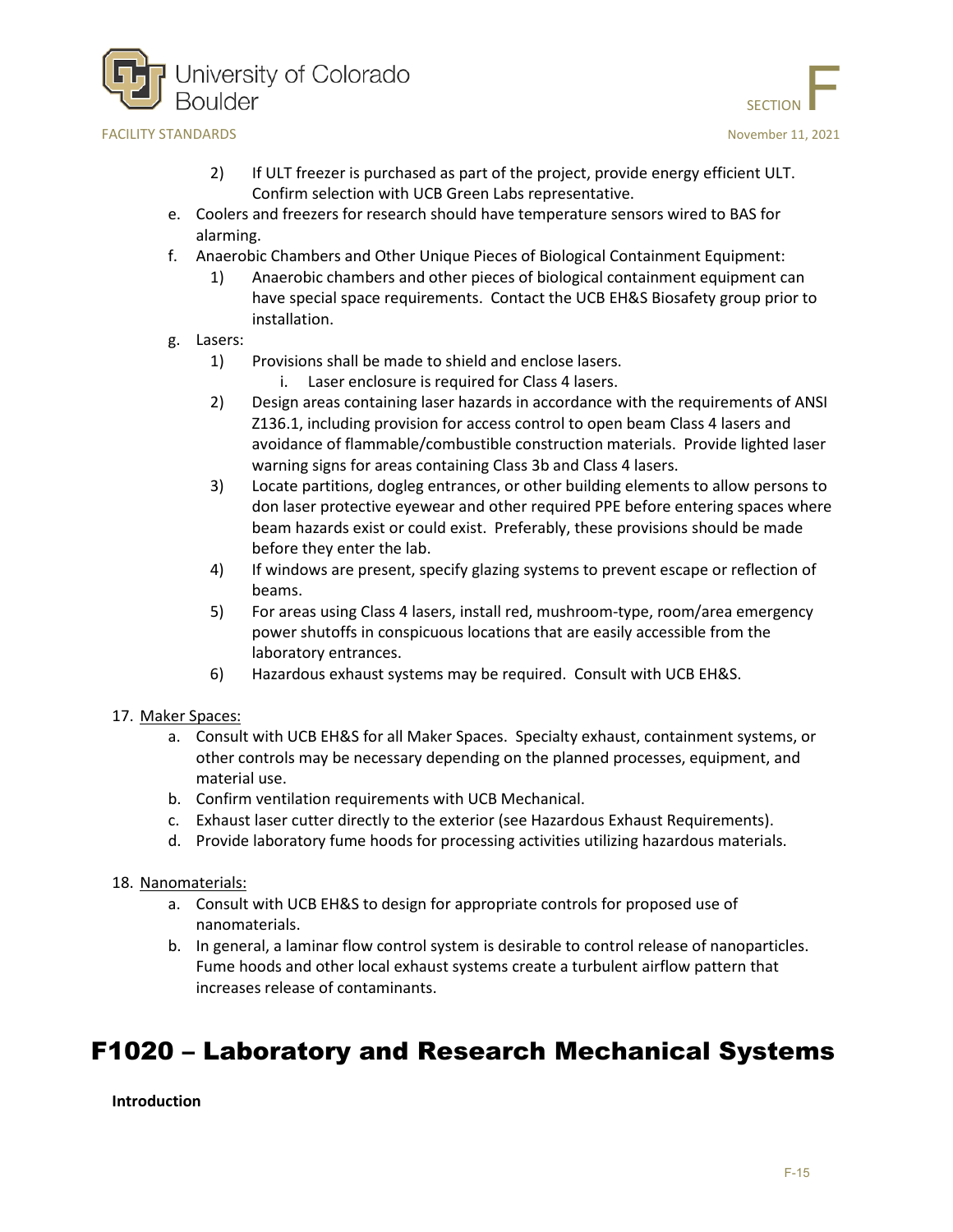



The following section provides requirements in the design and construction of laboratory mechanical systems at the University of Colorado-Boulder (UCB). Discuss types of proposed systems with UCB EH&S and UCB Mechanical Engineering.

In general, a VAV system is preferred. Obtain UCB EH&S approval for designs of specialty local exhaust systems (slot exhaust, backdraft/downdraft tables, canopy hoods, point exhaust, etc.).

Coordinate requirements below with **Facility Standard F1010** for full laboratory and research area design requirements.

#### **UCB Requirements**

- 1. General Ventilation:
	- a. Pre-Design Considerations:
		- 1) Safety cabinets and enclosures for highly-reactive or toxic gases, and other specialized operations (shop areas, maker spaces, dark rooms, ceramics areas, spray painting, vivariums, glove boxes, food preparation areas, chemical/gas/cylinder storage rooms, liquid nitrogen dispensing areas, gas generation or recycling areas, etc.) may have different or additional requirements than those listed below. Consult with UCB EH&S before planning these types of installations.
		- 2) Early in design, coordinate the collection and analysis of information needed to determine mechanical requirements and hazard control techniques for each laboratory process with applicable subject matter experts (i.e., the lab user(s)/department, UCB Facilities Engineering, UCB EH&S, etc.). Examples of such information includes, but may not be limited to the equipment list, standard operating procedures, and the proposed inventory of hazardous materials (i.e., chemicals, gases, biological and radiological materials).
		- 3) Compile a complete list of the chemicals, biological and radiological materials, nanomaterials, and gases to be used and stored in the lab and submit to UCB. The hazardous materials list should list the total quantities anticipated to be "in use" for proposed processes, as well as amount needed for storage. Use the list to analyze the need for exhaust based on flammability, toxicity, corrosiveness, and explosion hazards. Work closely with UCB when selecting and analyzing fume hazard control techniques.
	- b. General Requirements:
		- 1) Ventilate laboratories per ASHRAE Standard 62, NFPA 45, NFPA 91, and ANSI/AIHA Z9.5.
		- 2) Provide sufficient exhaust air to assure the removal of hazardous airborne materials. In general, enclose hazardous operations in fume hoods or other exhausted enclosures. UCB Mechanical and UCB EH&S employ performance-based Air Changes per Hour (ACH) for laboratories. The ACH is driven by the worst case, based on the following three variables:
			- i. Hazard Classification
			- ii. Fume Hood or Ventilation Needs
			- iii. Potential loads if there are not decoupled from the air handling unit system.
		- 3) Provide a fully-integrated Variable Air Volume (VAV) airflow/pressure control system to control room temperature, ventilation rate and room pressurization. The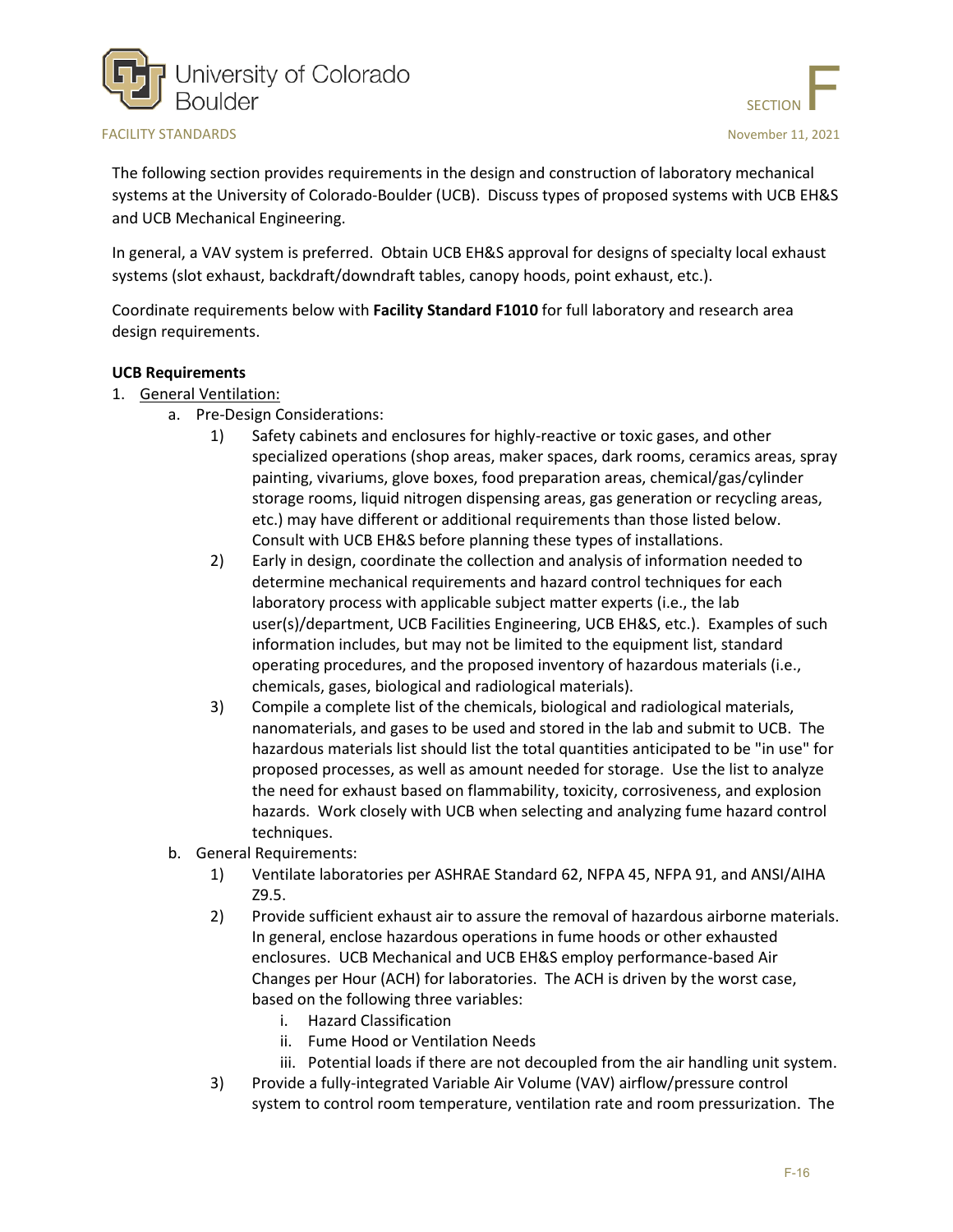



control system should constantly monitor the amount of supply and exhaust air for the laboratory rooms, regulate the flow to maintain a net designed pressurization, and have ability for remote adjustment and local override.

- 4) Provide a means to activate the laboratory's emergency ventilation system (for spills, chemical releases, etc.). Provide emergency purge buttons where applicable.
- 5) Exhaust from laboratory or research units utilizing hazardous materials should not be recirculated to other areas of the building. Design airflow to allow flow from low-hazard areas to high-hazard areas.
- 6) In BSL-2 areas, recirculation of air is prohibited outside of the laboratory unit.
- c. Air Pressure:
	- 1) Laboratory modules in which hazardous chemicals/gases, biohazards, and/or radioactive materials are planned for use shall be maintained at an air pressure of at least 0.03" wg\* that is negative to the corridors or adjacent non-laboratory areas.
		- i. An exception to this requirement is where operations, such as those requiring clean rooms, require a positive pressure relative to surrounding areas. In these cases, special precautions shall be taken (e.g., The HEPA units are laminar flow and will be located as far from the hood as possible to avoid air currents near the hood. In an emergency, a ventilation "off" switch will be located in the room near the door that will, when activated, shut off the air coming into the room (via a control damper) and shut off the air handler and fan. The main exhaust fan will continue to run, and the room will be negative.).
	- 2) Some biological and animal research areas, including vivariums have specific pressurization requirements:
		- i. Non-hazardous cell culture areas should be positively-pressurized.
		- ii. Hazardous cell culture areas should be negatively-pressurized.
		- iii. Animal holding rooms should be negatively-pressurized, unless animals are immunocompromised. If animals are immunocompromised, the area should be positively-pressured in relation to immediately-adjacent areas, but the entire area should be negatively-pressurized in relation to other functional areas of the building to contain contaminants and prevent exposures to others. A common solution is to provide an ante-room immediately adjacent to a positively-pressurized animal holding room. The anteroom would then be negatively pressurized in relation to the adjacent corridor (or other area, as appropriate).
	- 3) If laboratory pressurization becomes critical to prevent undesirable airflow from one area to another in high-hazardous applications, an airlock may be necessary. Consult UCB EH&S and UCB Mechanical Engineering for guidance.
	- 4) In BSL-2 areas, it is recommended that a visual monitoring device that indicates and confirms directional inward airflow be provided at the laboratory entry. Consideration should be given to the installation of a HVAC control system to prevent sustained positive pressurization of the laboratory. Audible alarms should be considered to notify personnel of HVAC system failures.
- 2. Hazardous Exhaust Systems: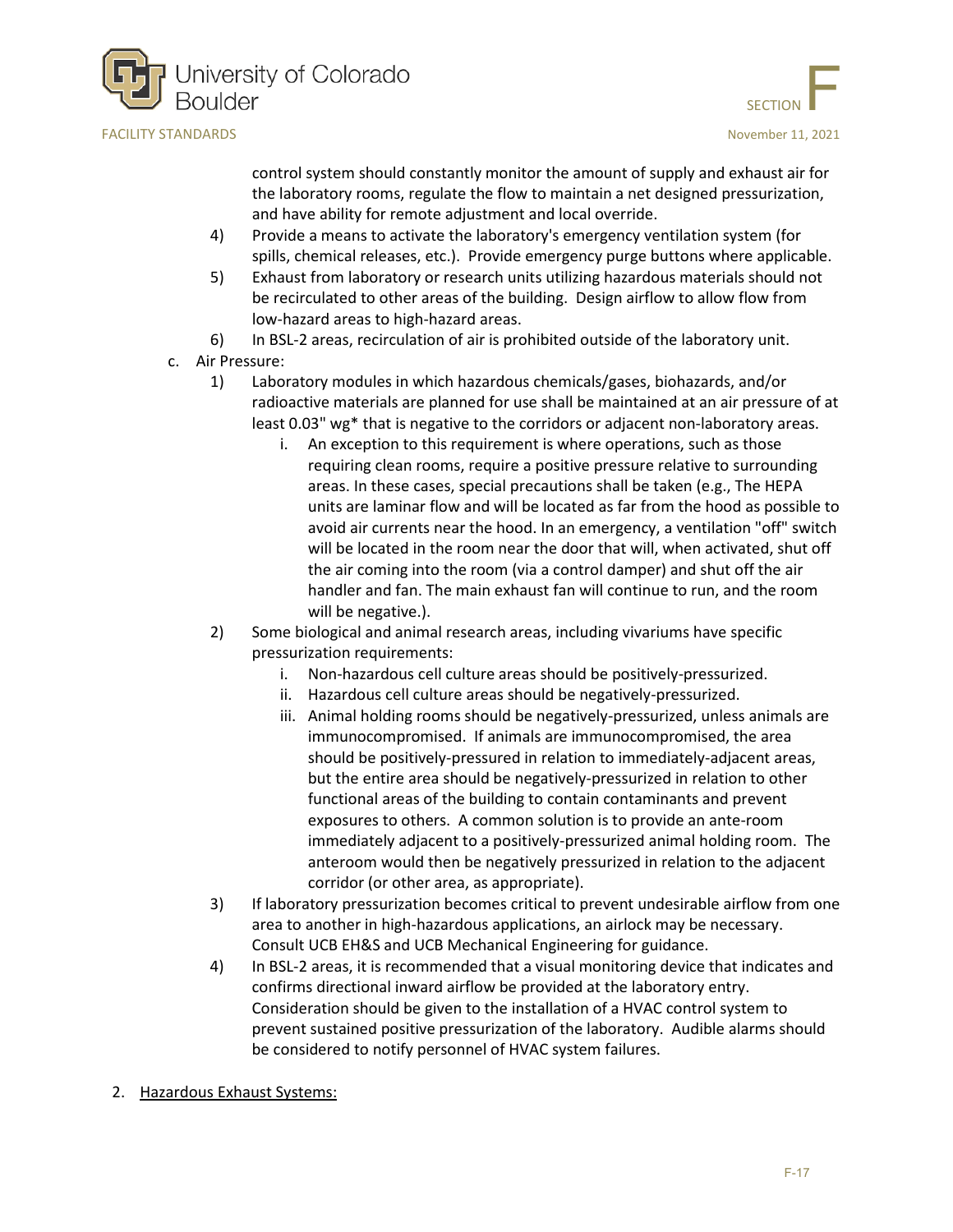

- a. Reference Standard: Consult current versions of the American Conference of Governmental Industrial Hygienists (ACGIH) Industrial Ventilation: A Manual of Recommended Practice for Design, NFPA 91: Standard for Exhaust Systems for Air Conveying of Vapors, Gases, Mists, and Particulate Solids, and the ASHRAE Handbook of Fundamentals as the basis of design for hazardous exhaust systems and ductwork, including enclosing hoods (e.g. laboratory fume hoods, glove boxes, gas cabinets) and other local exhaust hoods (e.g., fume/vapor extraction arms, backdraft/downdraft tables, canopy hoods, 3D printer emissions, laser cutter exhaust, etc.).
	- 1) Testing procedures:
		- i. Latest version of ANSI/ASHRAE 110: "Method of Testing Performance of Laboratory Fume Hoods".
		- ii. Calibrated air velocity measuring devices as specified in Chapter 9 of the ACGIH – "Industrial Ventilation, a Manual of Recommended Practice".
		- iii. Testing, inspecting, and certifying hazardous exhaust systems, fume hoods, and chemical storage cabinets will be performed by UCB Facilities Management and UCB EH&S.
- b. Discharge any air containing hazardous chemicals and gases directly to the exterior through hood/duct systems maintained at a negative pressure relative to the pressure of normally occupied areas of the building.
- c. In general, use laboratory fume hoods to capture and contain contaminants generated in laboratory and research areas. When a laboratory fume hood is not feasible for the process, specialty local exhaust ventilation systems may be necessary. Use of specialty local exhaust ventilation systems requires the approval of UCB EH&S and UCB Mechanical Engineering.
- d. Hoods need to be low-flow, high-performance hoods. For fume hood specification, work with UCB EH&S and UCB Mechanical Engineering to obtain list of acceptable hood manufacturers. Coordinate hood accessory requirements with User Groups.
	- 1) All piping and fittings need to comply with **Facility Standards –Section D.**
	- 2) All utilities serving the hood need to comply with **Facility Standards – Section D.**
- e. Hood Accessibility Concerns:
	- 1) Coordinate with UCB Accessibility Officer to provide accessible hoods as necessary on a per project basis.
- f. Provide sufficient capture velocities per manufacturer specifications and/or ACGIH "Industrial Ventilation, a manual of Recommended Practice". UCB EH&S will verify designed capture velocity prior to use (see **Facility Standard F1010; Laboratory Commissioning**).
- g. Discharge all chemical exhaust through unobstructed, uncapped vertical stacks. Locate exhaust discharge with clearances as required by the latest version of ASHRAE 62.1 "Separation of Exhaust Outlets and Outdoor Air Intakes" or as indicated following wind tunnel testing of discharge locations; terminate stacks at required distances above roof level, away from eddy currents, air intakes, and openings. Discharge velocities and locations shall follow the ASHRAE 62.1 standard depending on the hazard class of the exhaust system. Specify fans, stack heights, and discharge velocities to prevent the reentry of contaminants into any facility. UCB may consider a discharge height exception if it is deemed that adequate velocity and dilution will be achieved by the specified fan and confirmed by a wind study.

SECTION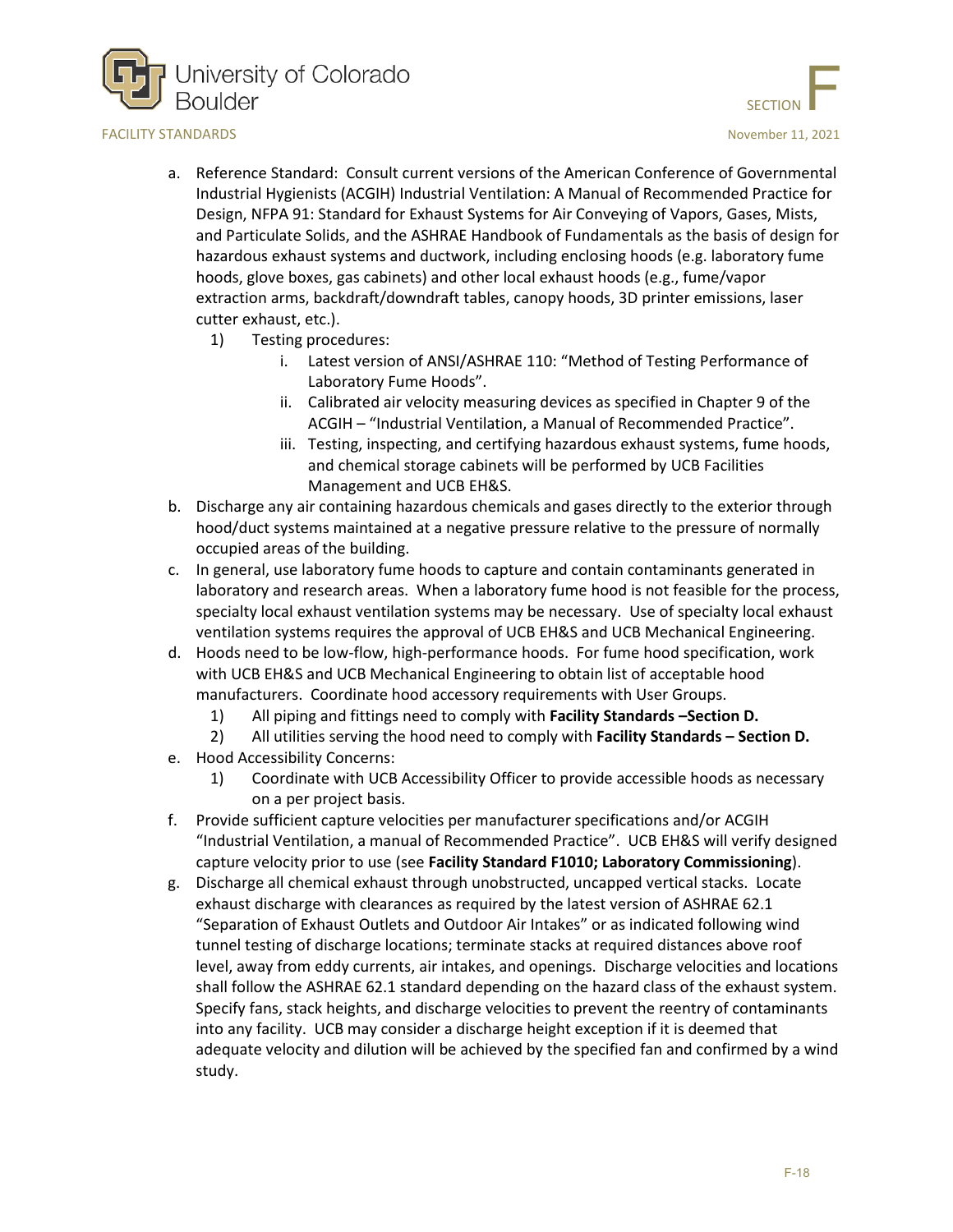



- 1) Wind studies are required for all hazardous exhaust systems to ensure that reentrainment of hazardous exhaust does not occur. Emergency generator exhaust should also be considered in the wind study.
- h. If a new hood is connecting to an existing central or manifolded hazardous exhaust system serving multiple locations, the air system shall be evaluated to see if it has sufficient capacity for additional exhausted equipment.
	- 1) Consult with UCB EH&S to arrange for performance of a hazard assessment to ensure incompatible or reactive chemicals will not present a hazard in manifolded exhaust ductwork.
	- 2) Label individual exhaust drops on a central or manifold exhaust system for the specific room(s) it services.
- i. Snorkel exhausts are not allowed on campus, unless under specific approval by UCB. Spot exhaust is a good alternative but only considered based on application and approval from UCB Mechanical Engineering.
- j. Hazardous exhaust systems are not typically equipped with filters to capture contaminants. In some cases, however, pre-filters may be installed to protect heat exchange coils or other HVAC equipment from accumulating debris. Consult with UCB Mechanical Engineering regarding filter specifications for hazardous exhaust systems.
- k. Locate local exhaust systems (including chemical fume hoods) near where chemicals/hazardous materials are stored, at the point of contaminant generation, and with a minimum clearance from any door or doorway or where interfering air currents and cross drafts from windows, high traffic areas, HVAC systems, fire detection and extinguishing systems, or other apparatus could adversely affect the proper function of the exhaust system. The location of the discharge shall conform to the latest version of ASHRAE 62.1 "Separation of Exhaust Outlets and Outdoor Air Intakes" requirements.
- l. Provide audible and visual low air flow or duct static pressure indicators for at the point of operation for all local exhaust ventilation systems.
- m. Provide make-up air to compensate for the exhaust air. The location and volume of make-up air is critical to assuring proper fume hood operation and occupant protection.
- n. Local exhaust ventilation systems shall not have a user-controlled on/off switch. Turning these systems on/off can negatively affect general ventilation system balance.
- o. Emergency backup power to exhaust fans and control system is necessary. Design hazardous exhaust systems to maintain proper flow and static within all hazardous exhaust ducts during power failures (on emergency generator power). Provide emergency backup power that does not shut down upon activation of any alarm, however, dedicated switches may be provided in the building fire alarm panel to allow capability for manual fan shutdown by emergency responders.
	- 1) In general, all mechanical equipment will be required to be wired on emergency generator and via UPS. Confirm emergency power requirements with UCB Mechanical and Electrical. FSD for AHU's are also included in this requirement.
- p. Design for continuous negative pressure in all parts of exhaust ductwork when hazards may be present, including maintenance, shut-down and emergency situations. At no point will it be acceptable for hazardous exhaust systems to back flow or dump contents of the ducts.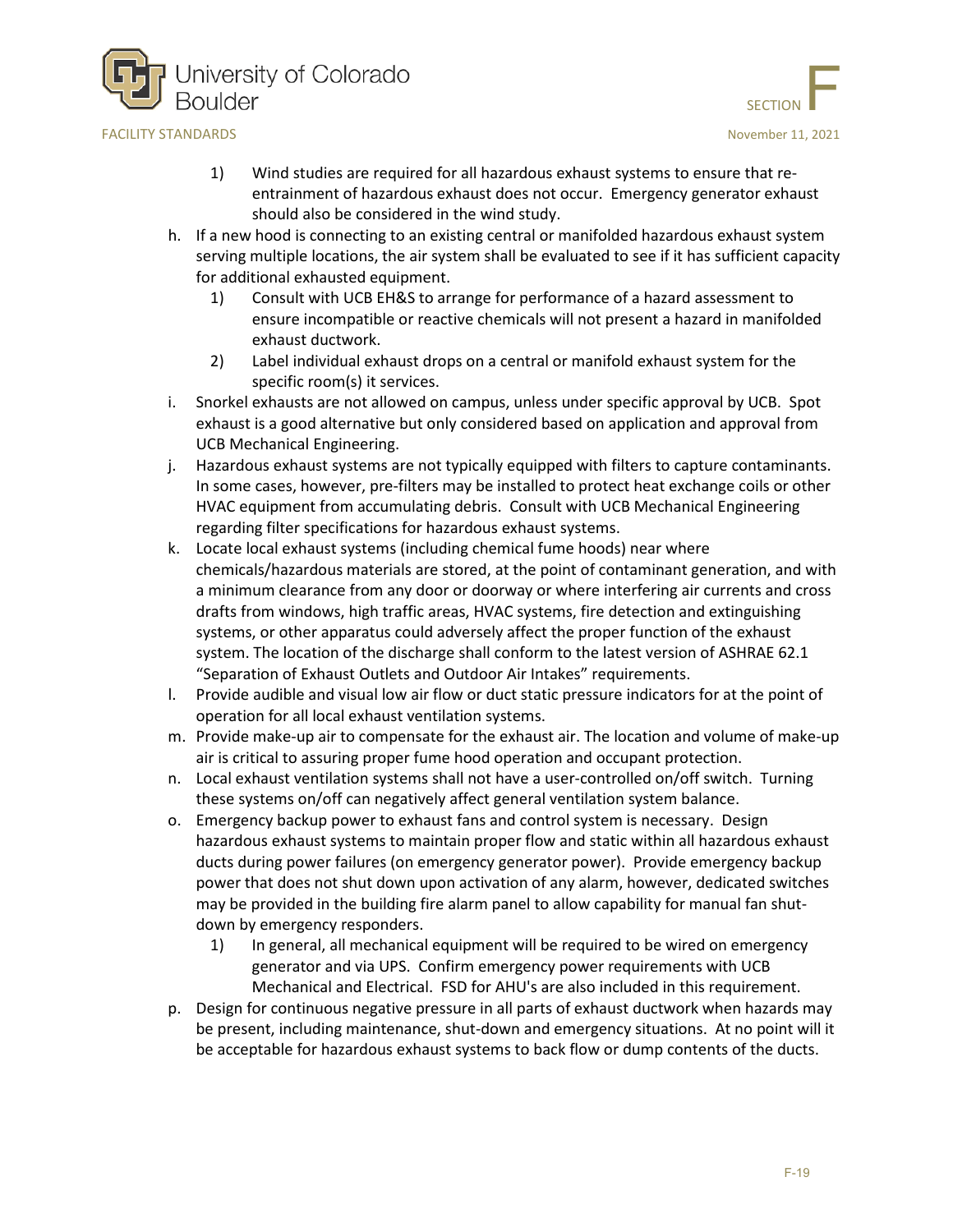



- q. Provide redundancy for both supply and exhaust systems; each system manifolded together between AHU's and/or exhaust fans. Size fans at 60% each for supply. Exhaust may need to be three fans and should be reviewed with UCB Mechanical based on size and capacity.
- r. Operations generating flames, sparks, or hot material such as from grinding wheels and welding shall not be manifolded into any exhaust system that air conveys flammable or combustible materials.
- 3. Chemical Fume Hoods:
	- a. Purchased laboratory fume hoods must be low-flow, high performance hoods with VAV and able to meet a minimum of 60 FPM face velocity unless a specific face velocity is needed due to hazard. Provide hoods certified by a Nationally Recognized Testing Laboratory (NRTL) and certified by the manufacturer to pass the current ASHRAE 110 test.
	- b. Specify hoods to pass ASHRAE 110 test at the UCB recommended maximum sash operating height of 14" above the work surface unless a specific sash opening is needed for unique process. Install sash stops at 18" above the work surface with an override release. Combination sashes (with both horizontal and vertically adjustable sashes) are not allowed unless approved by UCB EH&S except for specific applications.
	- c. For labs intended for chemistry or chemical synthesis, strongly consider access to Process Chilled Water (PCW) at the fume hoods. This will enable the incorporation of heat exchangers between the PCW and a small tank of recirculating water to be used with water condensers in chemical synthesis reactions at each hood. Having access to PCW will avoid the need for single pass through water use with water condensers in chemistry reflux reactions and greatly minimize the risk of floods that are common with single pass through water use in water condensers in fume hoods.
	- d. Fume hood and ductwork construction must be compliant with current versions of NFPA 45: Standard on Fire Protection for Laboratories Using Chemicals, and ANSI Z9.5: Laboratory Ventilation, in addition to the publications that shall be referenced for hazardous exhaust (e.g., NFPA 91, ACGIH Industrial Ventilation Manual, ASHRAE Handbook of Fundamentals.
	- e. Supply or auxiliary air hoods are not permitted due to the difficulty of maintaining proper balance.
	- f. Equip fume hoods with audible and visual low air flow alarm, field-calibrated to alarm at +/- 10% of designed face velocity.
	- g. The base of the hood should provide for containment of the maximum anticipated spill quantity of hazardous materials to be used in the hood (i.e. a lip on the benchtop or a spill tray for floor mounted hoods).
	- h. Chemical fume ducts are generally not equipped with fire sprinklers or fire dampers; however, code may require ducts to be in fire-rated or fire-protected shafts. Where fume hood exhaust contains flammable vapor, confirm compliance with the UCB Fire Marshal for automatic fire suppression requirements protecting the fume hood and the exhaust duct. Address this requirement on a case-by-case basis, since it may result in a variety of other potential hazards associated with fume hood operation.
	- i. Class I Division I (explosion-proof) interior lighting and other electrical utilities are required where internal utilities are desired.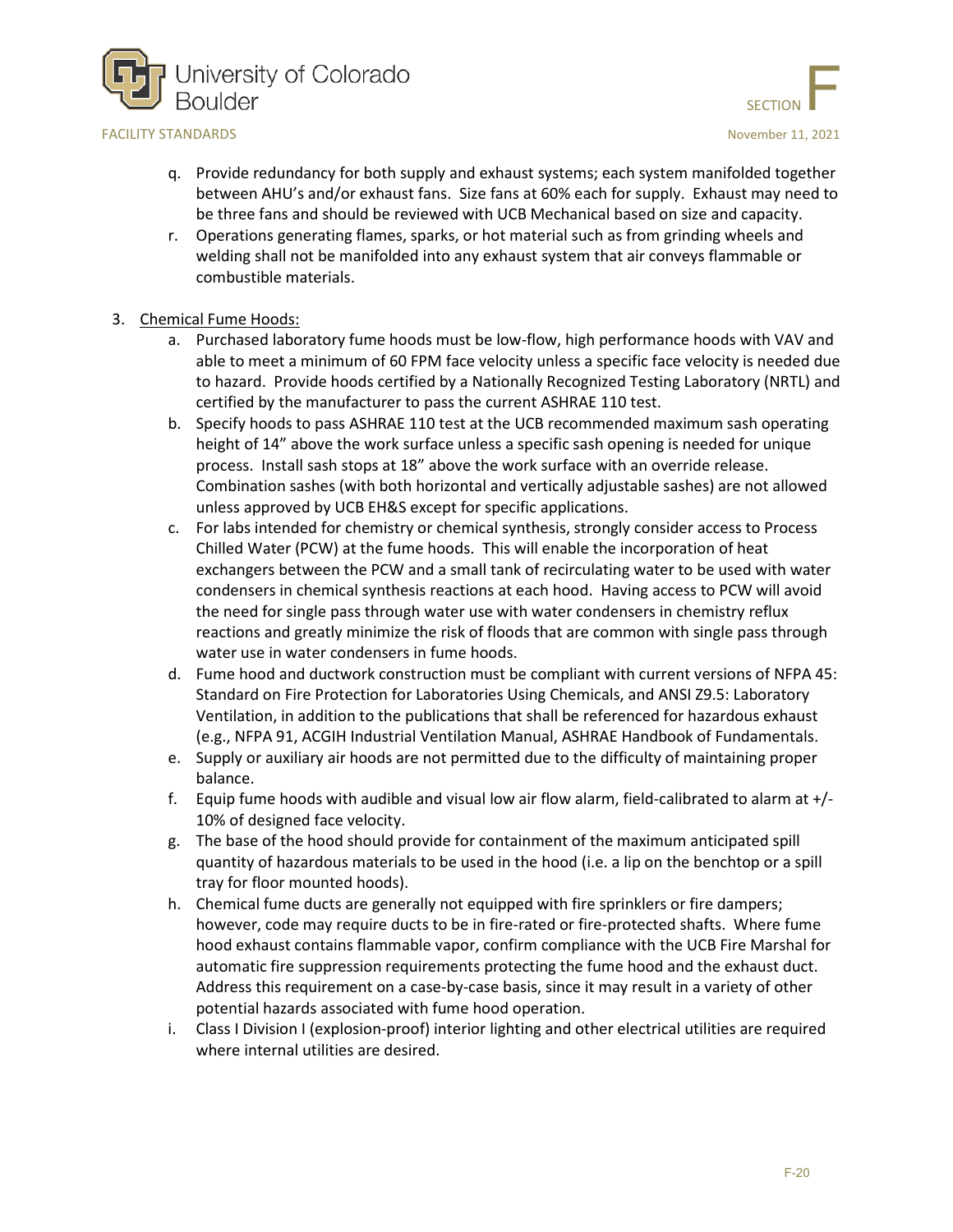

- SECTION
- j. Locate electrical receptacles and switches in a manner to minimize potential for contact with spills (e.g., outside of the hood). Equipment and controls located within fume hoods should be provided with a disconnect switch within 15'.
- k. Plumbing (e.g., vacuum lines) should exit the sides or back of the hood behind the baffles and not the benchtop.
- l. Equip chemical fume hoods with an exterior mounted single point or remote adjustment baffle system.
- m. When sinks are provided, specify cup sink type with an elevated lip. If an elevated lip is not possible, install a drain plug. Use backflow preventers or vacuum breakers to protect domestic water supplies, as required by UCB.
- n. Laboratory fume hoods must pass current ASHRAE 110 after installation to ensure appropriate capture of contaminants (see **Facility Standard F1010 - Laboratory Commissioning**). Notify UCB EH&S on completion of new installation or relocation in order to certify hood flow and capture.
- o. Reference Products:
	- 1) Labconco
	- 2) Waldnor (without fan assist and without controls)
	- 3) AMS
	- 4) Other manufacturers with UCB approval.
- 4. Specialty Fume Hoods:
	- a. Specialty hoods are required for the use of Hydrofluoric Acid (HF), Perchloric Acid, and Radioactive Iodine.
		- 1) Conventional chemical fume hoods are acceptable for most low-level radioisotope applications.
	- b. Perchloric Acid Fume Hoods:
		- 1) A perchloric hood is required if perchloric acid is being used or stored in concentrations greater than 72.5%, or if it is being heated or evaporated.
		- 2) The hood and ductwork must be used for perchloric acid only (i.e., cannot be manifolded) and be labeled as such.
		- 3) Inside hood surfaces, ductwork, fans, and gaskets shall be compatible with perchloric acid, non-organic, have smooth seams, and be equipped with water wash-down capability. The hood, duct system, fan (if necessary) and stack must be included in wash-down capability per manufacturer specifications.
		- 4) Install perchloric hoods as close to the exhaust fan as possible and connect only by vertical duct runs with as few turns in the duct as possible, and with water spray nozzles provided at each turn.
		- 5) Install all components to manufacturer's specifications. Absolutely no modifications of the hood/fan/duct system are allowed by the general contractor or subcontractors during installation. Any proposed modifications must be explicitly approved, in writing, by the manufacturer.
		- 6) If the perchloric hood is designed with a collection trough inside the hood, the trough must be protected against incidental spills within the hood with an elevated lip or berm above the working surface. Additionally, install an acid neutralization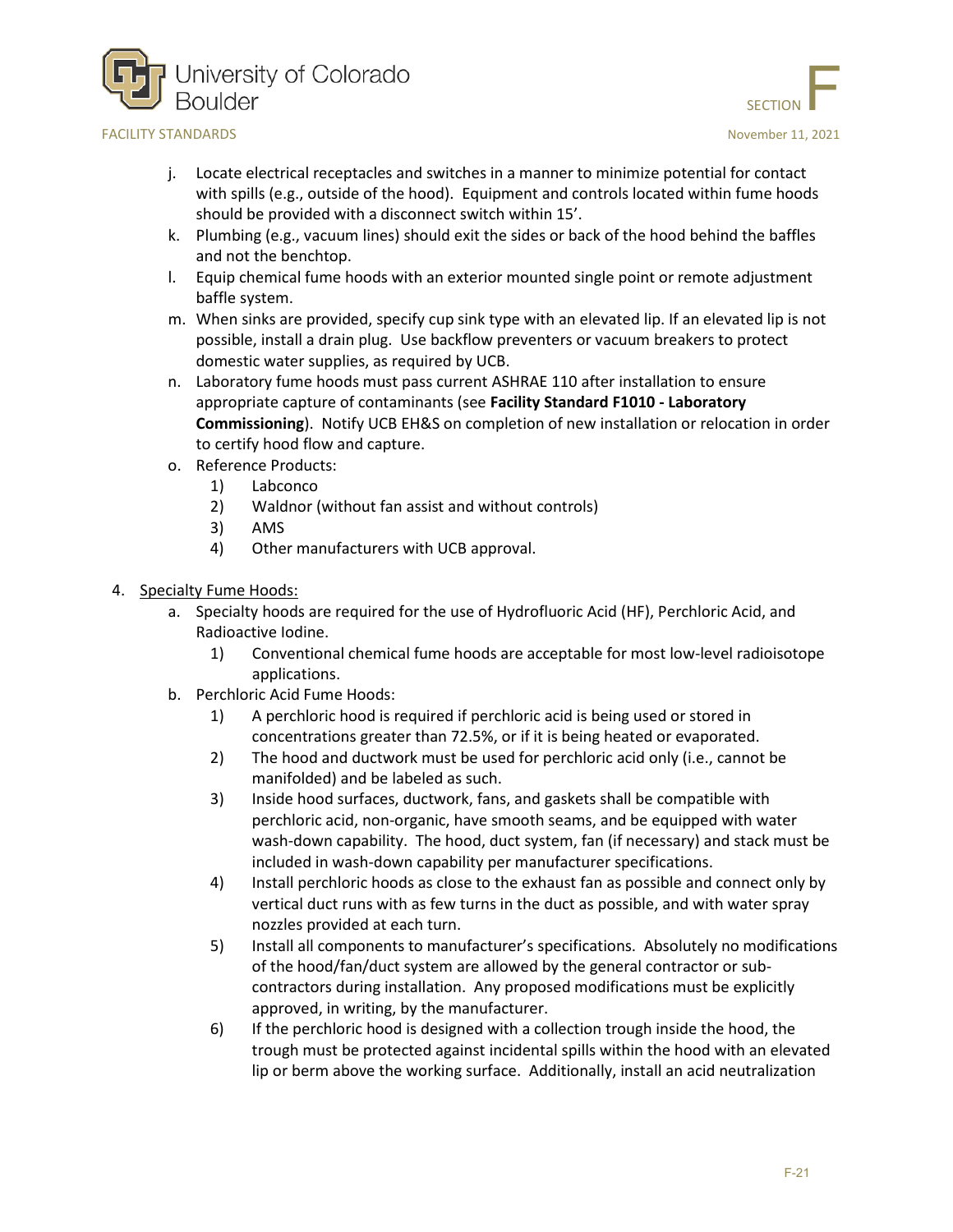





basin for wash down rinse water. Consult with UCB EH&S for connection to the sanitary sewer.

- c. Hydroflouric (HF) Acid Fume Hoods:
	- 1) The hood must be used for HF acid only and be labeled as such.
	- 2) HF acid hoods are required to be constructed of materials resistant to the effects of HF (PVC, polycarbonate, etc.).
	- 3) The exhaust cannot be manifolded or joined to non-HF acid exhaust systems.
	- 4) High temperature HF work requires an HF gas monitoring system within the lab.
- d. Radioisotope Hoods:
	- 1) Proposed radioisotope hood installations and the use of radioactive materials on campus require review, approval, and licensing by UCB.
	- 2) The use of radioactive iodine requires a specialized radioisotope hood equipped with integral filter components that are within the hood or within the duct.
	- 3) Service contracts must be set up for maintenance, calibration, and filter replacement or disposal. Consult with UCB EH&S when the use of radioactive iodine is required.
- e. Ductless Hoods:
	- 1) Ductless fume hoods are not allowed at UCB due to the hazards of improper use and neglect of proper maintenance. The question of who 'owns' future maintenance for ductless fume hoods is a known issue on campus.
- 5. Ducts, Fans, and Control Systems
	- a. Provide controls and dampers, where required for balancing or control of the exhaust system, of a type that, in event of failure, will fail open to assure continuous draft. If energy conservation devices are used, they shall not recirculate laboratory exhaust air or otherwise compromise the safety of the building occupants.
	- b. Clearly label all fans, ducts, and power supplies to indicate areas of service.
	- c. Installation of ductwork must be in compliance with NFPA 91 and ANSI Z9.5, including provisions for properly sealing penetrations, grounding, and sealing duct construction materials. Avoid penetration of fire barriers.
		- 1) Install ductwork with a minimum number of elbows, using round ducts and sweep ells wherever possible. To further minimize friction loss and turbulence, provide duct interiors which are smooth and free from obstructions, especially at joints.
		- 2) Rectangular elbows are not acceptable, unless there is no other feasible method. If used, turning vanes and inspection doors upstream of the vanes are required.
	- d. Hazardous System Ductwork:
		- 1) Specify rigid construction, fire-resistant (i.e., NFPA flame spread of 25 or less), corrosion-resistant ductwork, specified based on the anticipated hazards and materials used. For example, stainless steel is not appropriate for hydrochloric or nitric acid vapors. Provide PVC coated or FRP ductwork for corrosive or reactive material exhaust. PVC piping may be used to vent corrosive and other nonflammable storage cabinets.
		- 2) Ducts for ventilating flammable storage cabinets shall be tied into the hazardous exhaust as far down steam from the fume hood as practical to prevent fireflashback.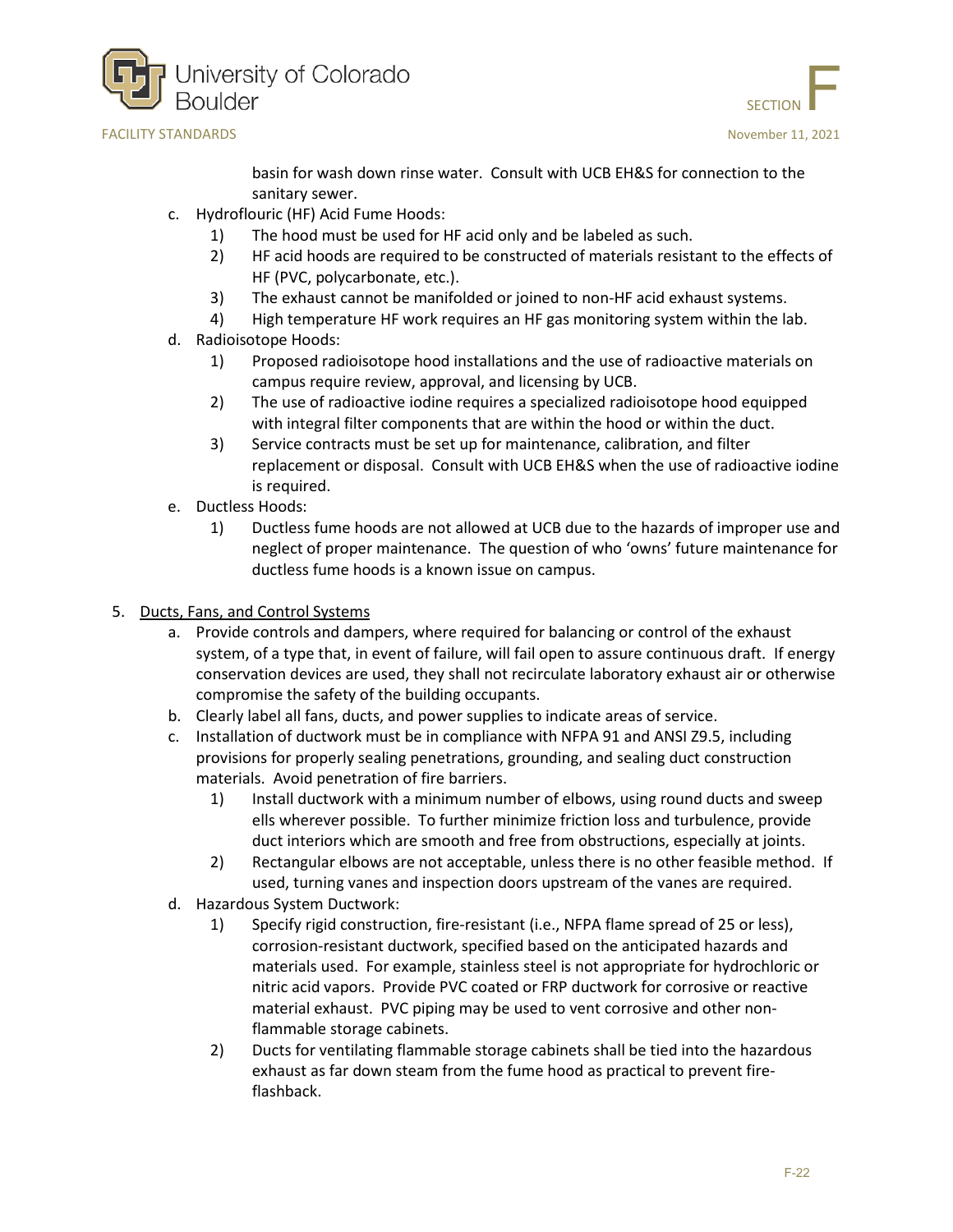



- 3) Equip hazardous exhaust system ductwork with a balancing damper.
- e. The fan housing and components shall be corrosion resistant and meet the AMCA standard for spark-resistant construction. The motor must be vapor tight (Class I, Division I) if it is located in the air stream.
- f. Although previous locations on campus may be designed in this manner, fans used for hazardous exhaust are not allowed in enclosed areas, such as attics, penthouses, and mechanical rooms, shall comply with ASHRAE.
- g. Internal fans or blowers are not permitted on or within fume hoods. Fans or blowers must not be located inside any duct that is used to vent hazardous exhaust.
- 6. Equipment Cooling:
	- a. "Once through" laboratory equipment cooling is not allowed on campus.
- 7. Laboratory Plumbing Equipment:
	- a. Clean-outs: Verify Orion cleanout above sink fits within ceiling-to-bench chase.
	- b. Traps:
		- 1) Polypropylene, cast-brass, or Duriron complete with tailpiece and arm.
		- 2) All traps and waste shall conform to materials as required in **Facility Standard D2030**. All supplies, stops and valves nickel plated brass where installed in areas subject to acid fumes. Quarter turn shutoff valves at each piece of laboratory equipment and each piece of laboratory furniture for all services.
	- c. Escutcheons: Nickel plated brass.
	- d. Stops and supplies: Quarter turn, nickel plated brass wheel handle operated stops and nickel-plated copper supplies or braided stainless steel hose.
	- e. Water piping: Chrome or nickel-plated finish where exposed with wrought copper fittings of same finish.
	- f. Low flow fixtures are to be specified as well as aerators.
	- g. Waste and vent piping: Acid-resistant to be of same as balance of building waste system: cast iron with no-hub joints.
		- 1) Acid waste neutralization systems are generally not allowed on campus. Consult with UCB EH&S for needed exceptions. Acid waste is collected and removed from labs without entering the sanitary waste system.
	- h. Specific approval is required from the City of Boulder (through UCB EH&S) for all lab equipment that discharges waste directly to sanitary.
	- i. Provide "ASCO" gas air or water rated (115 psi) 2-way valves with actuation and control as required.
	- j. Vacuum Breakers: If laboratories are fed from the domestic water systems, provide vacuum breakers on faucets and cocks.
		- 1) Industrial system
		- 2) Vacuum breakers at all fixtures and fume hoods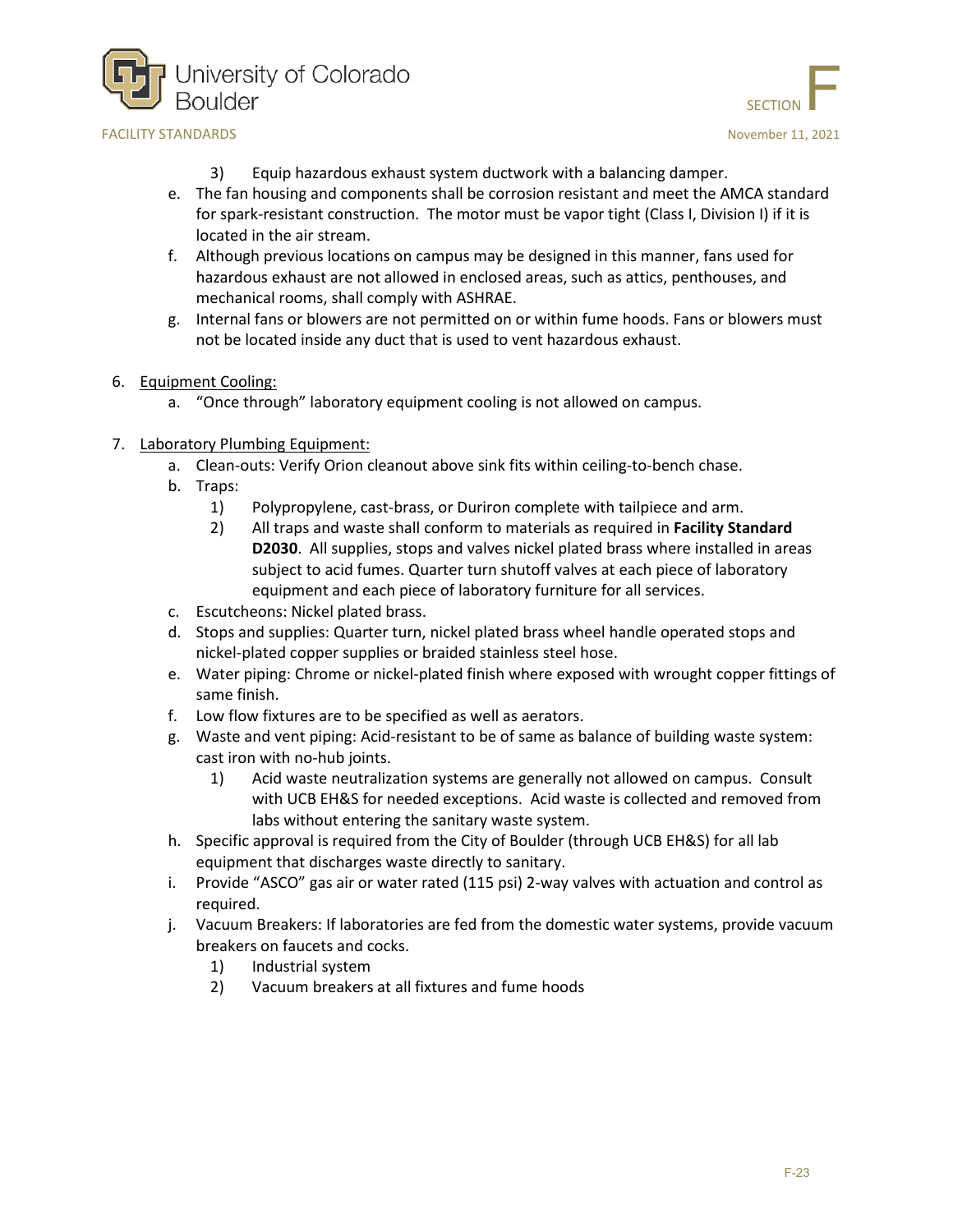



#### 8. Laboratory Service Fixtures:

- a. General:
	- 1) Provide units complete with washers, locknuts, unions, nipples and other accessories for positive mounting to supporting laboratory units. Include wall and deck flanges, escutcheons, handle extension rods, remove valves, and similar items required. Fabricate units to withstand test pressure of 100 psig.
	- 2) Furnish fixtures all handed in the same direction for each type provided unless specifically required otherwise by the user. In existing spaces, hand fixtures to match exiting like fixtures.
	- 3) Provide complete list or schedule of all service fixtures including material and finish.
	- 4) Provide colored plastic index discs with embossed identification letters at each service fixture handle or knob. Secure discs to fixture handles to be virtually tamperproof. For remodeling work recode existing fixtures to meet requirements of this section. Color code as follows:
		- i. Air Orange
		- ii. Gas Blue
		- iii. Vacuum Yellow
		- iv. Carbon Dioxide Pink
		- v. Steam Black
		- vi. Hot Water Red
		- vii. Cold Water Green
		- viii. Distilled or Deionized Water White
- b. Water Valves or Faucets:
	- 1) Provide units with renewable barrel locked in valve body. Barrel shall contain all wearing parts, with renewable discs. Equip with vacuum breaker for all units.
- c. Aspirators:
	- 1) Aspirators are not allowed at laboratory sinks to avoid significant unnecessary water consumption to pull vacuum.
- d. Emergency Showers and Eye/Face Washes:
	- 1) Reference Standard: ANSI Standard Z358.1, NIH Guidelines for Research Involving Recombinant DNA Molecules, CDC-NIH Biosafety in Microbiological and Biomedical Laboratories, OSHA Bloodborne Pathogen Standard 29 CFR 1910.1030.
	- 2) Combined eye wash/safety shower units shall be placed in areas where corrosive or injurious chemicals area used and there is a possibility of exposure during normal operations and/or emergencies (e.g., corrosives, severely irritating to skin/eyes, toxic by skin absorption, air/water-reactives, formaldehyde >1%, etc.).
	- 3) If chemicals are used in small quantities and the likelihood of exposure is limited, only an eyewash may be required. EH&S should be consulted in these cases.
	- 4) Eyewashes are required in BSL-2 areas.
	- 5) The use of self-contained shower and eye/face wash units are discouraged, but may be permitted in special circumstances specifically when approved by UCB EH&S.
	- 6) Emergency eyewash/showers shall be located so they are visible and easily accessible.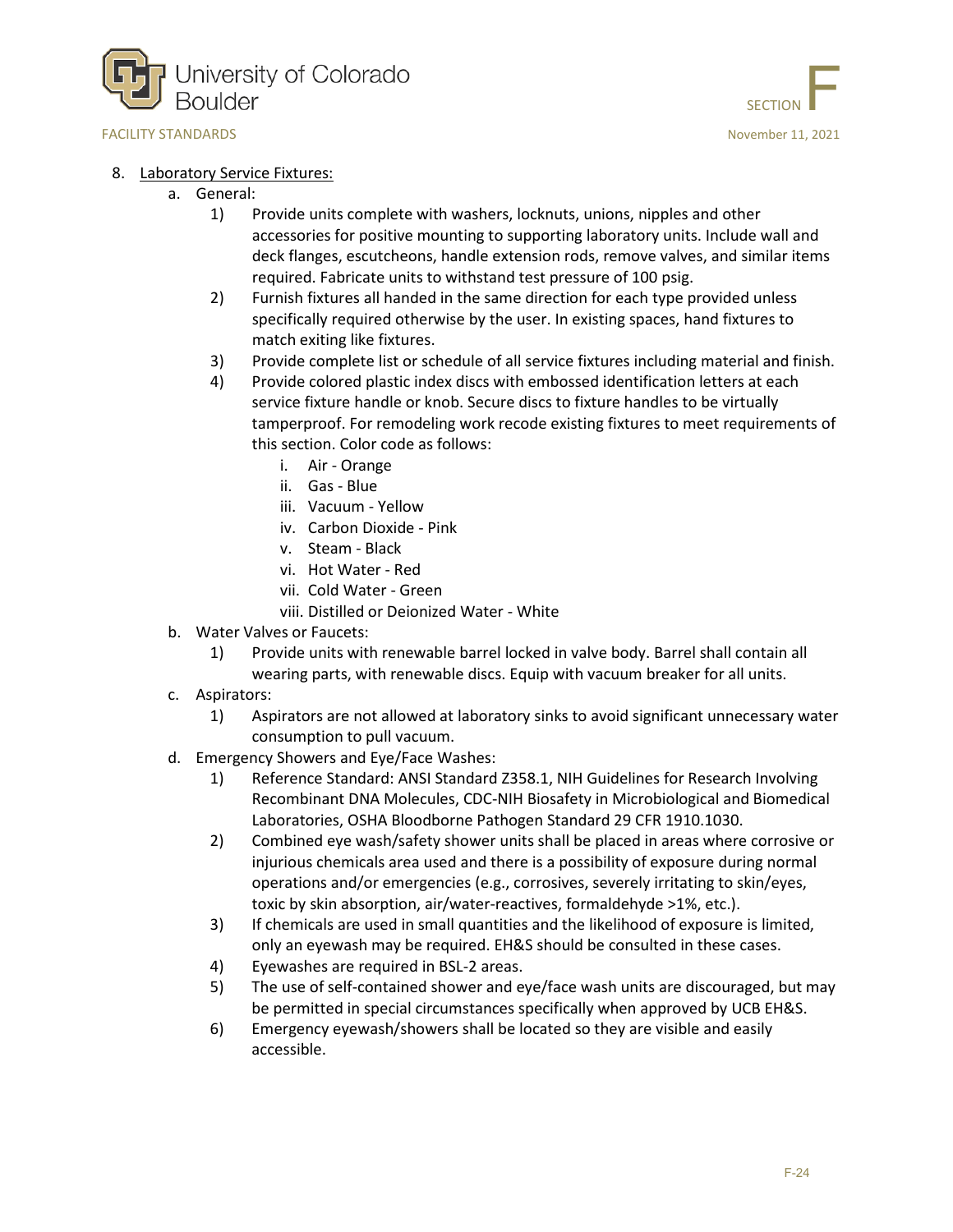



- i. The area beneath the shower and/or in front of the eye wash to a radius of 30" shall be constructed of a non-slip surface and have a distinctive pattern and color to facilitate a clear path of access.
- ii. Locate units within 10 seconds of travel time along an unobstructed pathway. Avoid doors if possible; if this is not possible, the door shall swing in the direction of travel and be equipped with a crash bar (preferable) or hands-free hardware.
- 7) Units must meet current ANSI Z358.1 standards for water flow rate, potability, and temperature.
- 8) Connect all eyewash units to a sanitary sewer drain using a hard connection, unless approved otherwise by UCB.
	- i. Floor drains plumbed to sanitary sewer lines are required where emergency showers or eyewash/shower combo units are installed to promote flushing/testing of the system and decrease the potential for wet, unsafe floors or flooding.
- 9) Water flow should be activated by a push-pull or on-off mechanism so that the water remains on without requiring the use of the operator's hands. Automatic shut-off or water volume/timed units are not permitted. Whenever possible, shower units should have a visible, dedicated, labeled shut-off valve. If the valve is concealed, such as above the ceiling, a sign must indicate the location of the valve.
- 10) If showers are located in hallways or other high traffic areas, provide stainless steel fixtures and other non-plastic components to resist damage.
- 11) Position showerheads below ceiling tiles and away from walls to prevent water damage to building materials. Flushed or recessed heads are not permitted without approval from UCB.
- 12) If a shower must be located immediately adjacent to a chemical use/storage area, a method must be incorporated, such as a berm or sloped floor, to prevent releases from hazardous material containers to the sanitary sewer while collecting and directing shower water to the drain. Provide plugs for existing floor drains which are located immediately adjacent to chemical use/storage areas where the floor is not sloped or bermed, to prevent accidental hazardous releases to the sanitary sewer.

## <span id="page-24-0"></span>F2010 – Housing Interior Standards

### **Introduction**

The Housing and Dining Services (HDS) at the University of Colorado-Boulder (UCB) have their own unique set of standards which are required to be followed when designing and constructing HDS projects.

### **UCB Requirements**

1. Refer to **Appendix F2010.1** for HDS Interior Standards.